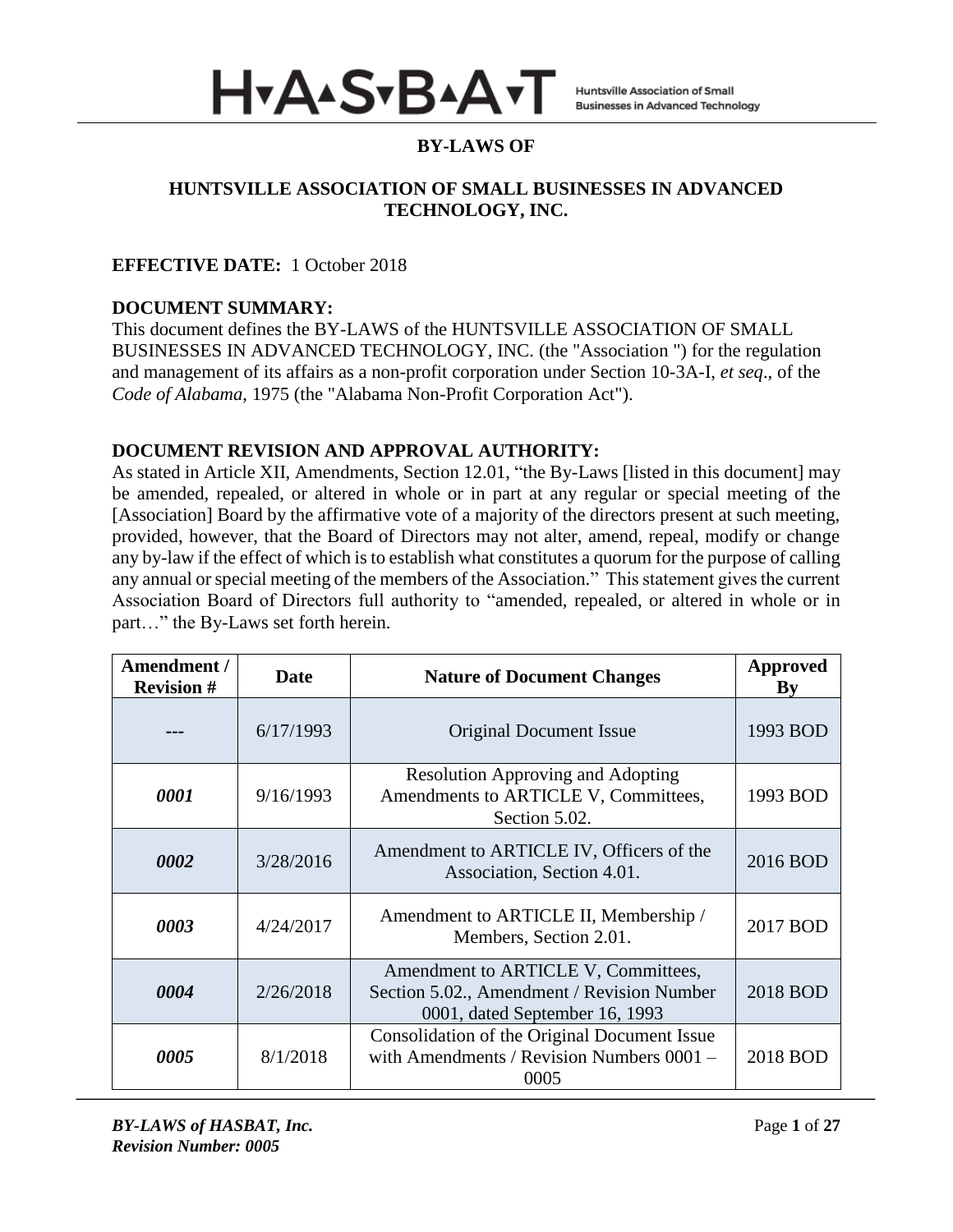# HTA-STB-ATT

#### **SIGNATURES:**

IN WITNESS THEREOF, the Association Board of Directors has caused the BY-LAWS of the HUNTSVILLE ASSOCIATION OF SMALL BUSINESSES IN ADVANCED TECHNOLOGY, INC. to be executed in by its authorized representatives as of the Effective Date, 1 October 2018.

| <b>DATE</b> |  |
|-------------|--|
| <b>DATE</b> |  |
| <b>DATE</b> |  |
| <b>DATE</b> |  |
| <b>DATE</b> |  |
|             |  |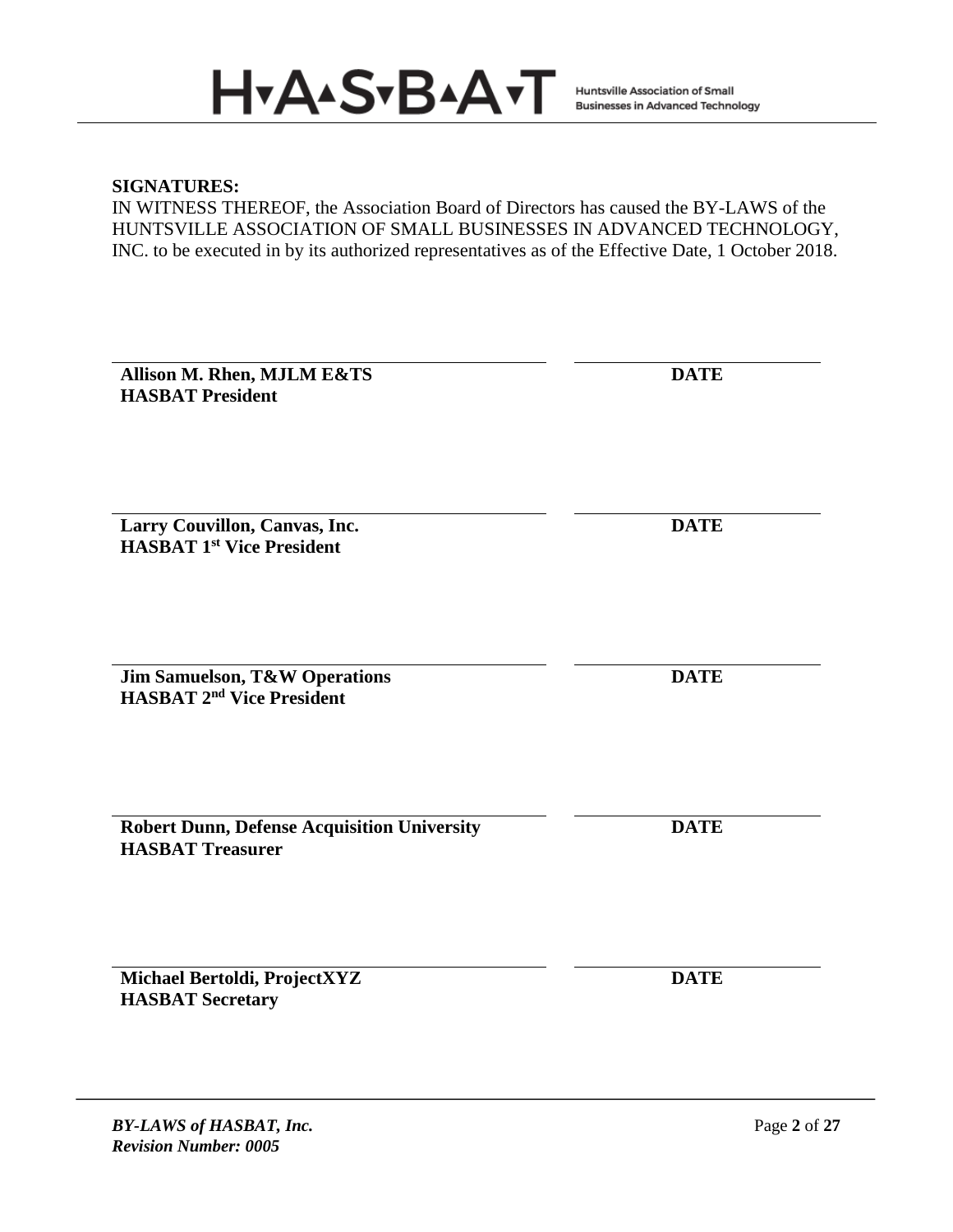# HTA-STB-AT

Huntsville Association of Small<br>Businesses in Advanced Technology

**Page Intentionally Left Blank**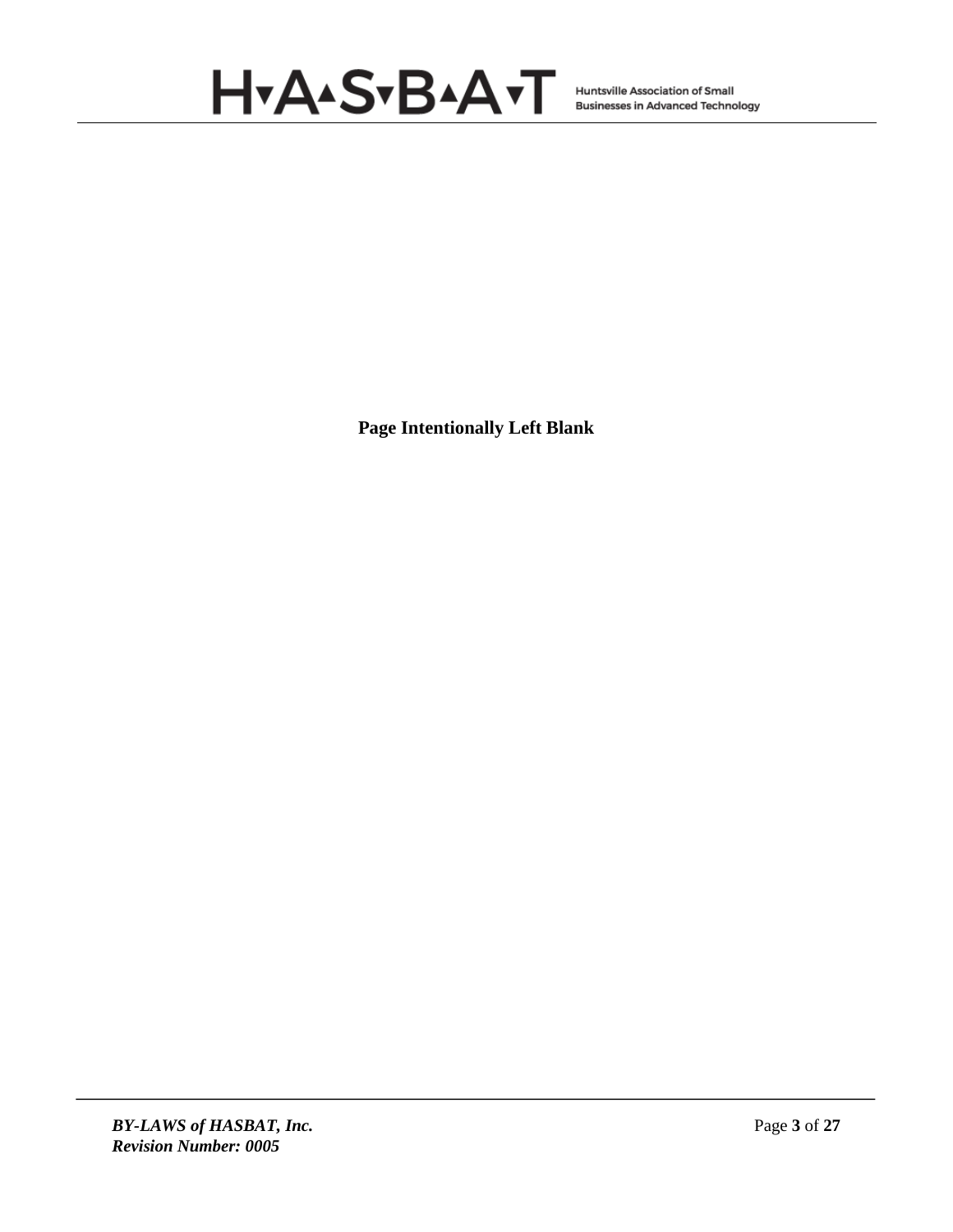# **HUNTSVILLE ASSOCIATION OF SMALL BUSINESSES IN ADVANCED TECHNOLOGY, INC.**

Adopted as of: June 17, 1993

# **ARTICLE I**

# **Definition of By-Laws; Purposes; Principal Office; Registered Office; Registered Agent**

#### **Section 1.01.**

These By-Laws (the "By-Laws") constitute the code of rules adopted by the Huntsville Association of Small Businesses in Advanced Technology, Inc. (the "Association ") for the regulation and management of its affairs. The Association is organized as a non-profit corporation under Section 10-3A-I, *et seq*., of the *Code of Alabama*, 1975 (the "Alabama Non-Profit Corporation Act").

#### **Section 1.02.**

The Association is organized as a non-profit corporation pursuant to the provisions of the Alabama Non-Profit Corporation Act tor the purpose of serving the needs, representing the interests, and supporting the development of, and promoting opportunities tor, small businesses in advanced technology through the unified efforts of its members and as otherwise described in the Articles of Incorporation of the Association as in effect from time to time (collectively, the "Articles of Incorporation"). Further, the objectives of the Association are to:

a) Represent and promote the views and interests of small businesses in advanced technology and support the development of opportunities for small businesses in advanced technology;

b) Promote and support the creation and implementation of increased subcontracting goals for small businesses in advanced technology by prime contractors;

c) Promote community awareness of the capabilities and importance of small businesses in advanced technology;

d) Provide programs, speakers, and other information on topics of current interest to members.\

#### **Section 1.03.**

The principal office of the Association shall be located in Madison County, Alabama; the Association shall have such other offices, either within or without the State of Alabama, as the Board of Directors may designate from time to time.

#### **Section 1.04.**

The registered office and registered agent of the Association shall be as set forth in the Articles of Incorporation or as changed hereafter in accordance with applicable law.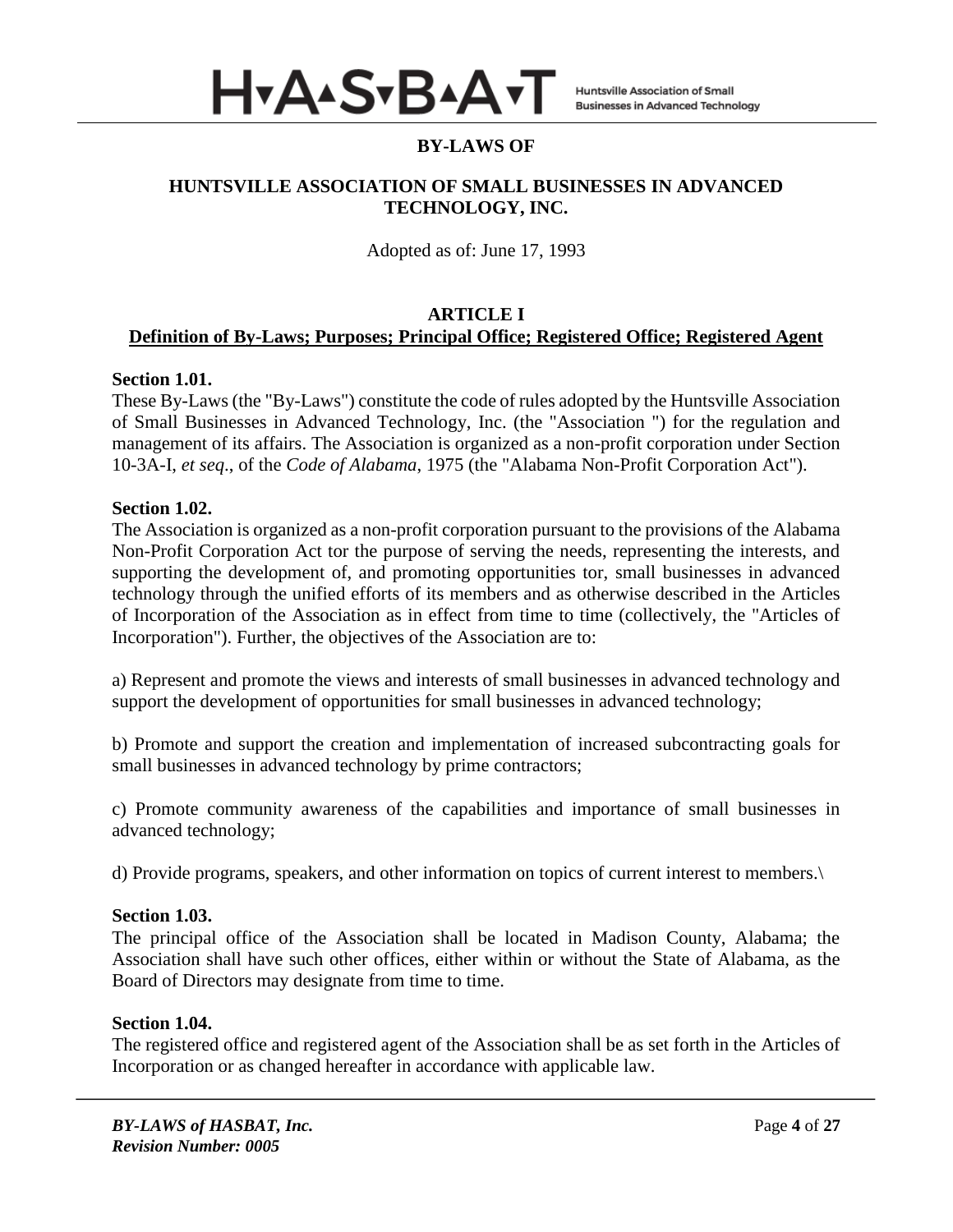# **HTAASTBAAT**

# **Section 1.05.**

The Association shall function and conduct its business and affairs in accordance with law and in an ethical manner.

# **ARTICLE II Membership / Members**

# **Section 2.01.**

Membership in the Association shall be open to any natural person, association, corporation, partnership, or other entity as specified in the Articles of Incorporation that has an interest in the purposes of the Association and meets the other requirements for membership set forth herein. Application for membership in the Association shall be made in writing in the manner prescribed by the Board of Directors from time to time, shall set forth that the applicant subscribes to the principles, criteria, and purposes of the Association, and shall state the category of membership requested. Membership in the Association shall not be transferable. Applications for membership shall be submitted to the Board and may be approved or rejected at any regular or special meeting thereof by a majority vote. Full membership privileges shall be afforded the applicant as a member in good standing for the category approved upon payment of such membership fees, dues and/or assessments then in effect. The name and address of each person who is a member of the Association shall be entered upon the membership books and records of the Association. All certificates for membership, if any be adopted and issued, shall be consecutively numbered or otherwise identified and shall be executed by the President and Secretary or otherwise in accordance with the Alabama Non-Profit Corporation Act.

# **Section 2.02.**

Categories of membership in the Association shall be Regular, Associate, Honorary and such others as the Board of Directors may from time to time authorize. Dues, fees, and/or assessments for each membership category shall be established, deleted, and/or modified by the Board of Directors from time to time and reviewed by the Board at least annually.

a) **Regular Members** of the Association shall be small businesses in advanced technology that do business with federal, state and/or local governments or other public or private organizations, whose primary business activities are associated with science, engineering and/or technology, and that have no more than one thousand (1,000) employees. Regular membership shall entitle the member to all privileges of membership established by the board, including those of voting and having its qualified representative hold office.

b) **Associate Members** shall be natural persons, groups, corporations, and/or other organizations that express an interest in the purposes of the Association, but that are not otherwise eligible for Regular membership. An Associate member shall have all the privileges of membership, except that an Associate member shall not be permitted to vote or have its qualified representative hold office.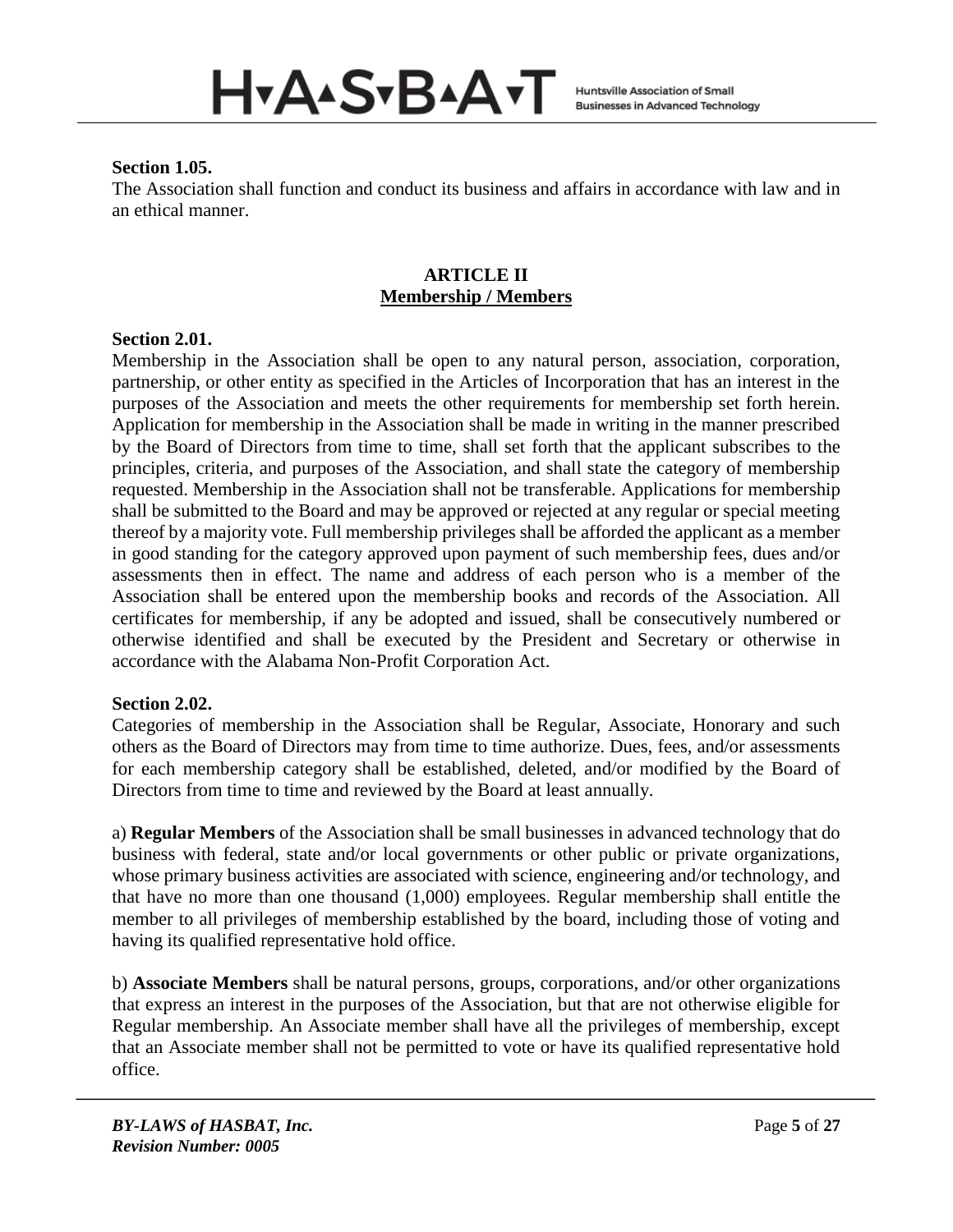c) **Honorary Members** shall be natural persons, groups, corporations and/or other organizations, as the Board may designate from time to time. Honorary members shall be entitled to all privileges of membership, except that an Honorary member shall not be permitted to vote or have its qualified representative hold office.

# **Section 2.03.**

The Board of Directors may, by an affirmative vote of two-thirds (2/3) of all the members of the Board then in office, suspend or expel a member tor cause after a hearing. By a majority vote of the directors present at any regularly or specially-held meeting, the Board of Directors may terminate the membership of any member who becomes ineligible for membership for whatever reason, including default in the payment of dues, fees, assessments, or other amounts due to the Association; however the Board of Directors, in its discretion, may establish policies and procedures for the automatic termination of all or a portion of a member's privileges if a member fails to pay fees, dues, assessments or other amounts due the Association and, unless such policies and procedures have been established by the Board, a member's membership privileges shall not terminate automatically, but only upon a vote of the Board of Directors as provided herein . Any member may resign by filing a written resignation with the Secretary; provided however such resignation shall not release such member from its obligation to pay all membership dues, fees, assessments, or other charges which theretofore have accrued, and which remain outstanding and unpaid. Any former member of the Association may apply for membership in writing, and the Board of Directors shall consider such application and shall determine whether such former member shall be permitted to join the Association again and the tenl1S and conditions of such membership.

# **Section 2.04.**

Each Regular member shall be entitled to one vote regarding any matter submitted to a vote of the members. If any business entity which a Regular member is has more than one (1) representative, only one vote shall be allowed for such business entity member. Such business entity member shall designate in writing a "qualified representative" and at least one alternate qualified representative, who shall be authorized to vote (in the order appointed) on behalf of the Regular member if the qualified representative is not present.

# **Section 2.05.**

Twenty-five percent (25%) of the Regular members of the Association, whether represented in person or by proxy, shall constitute a quorum at a meeting of members. In the event less than twenty-five percent (25%) of the Regular members are present at such a meeting, the majority of the Regular members so represented may adjourn the meeting from time to time without further notice. At any such adjourned meeting at which a quorum shall be present or represented, any business may be transacted which might have been transacted at the meeting as originally called. Assuming a quorum of Regular members is present, the affirmative vote of the majority of the Regular members represented (whether in person or by proxy) at the meeting and entitled to vote on the matter shall be the act of the members, unless a greater number is required by the Articles of Incorporation or applicable law. Any vote of "abstained," "not voting," or any similar vote shall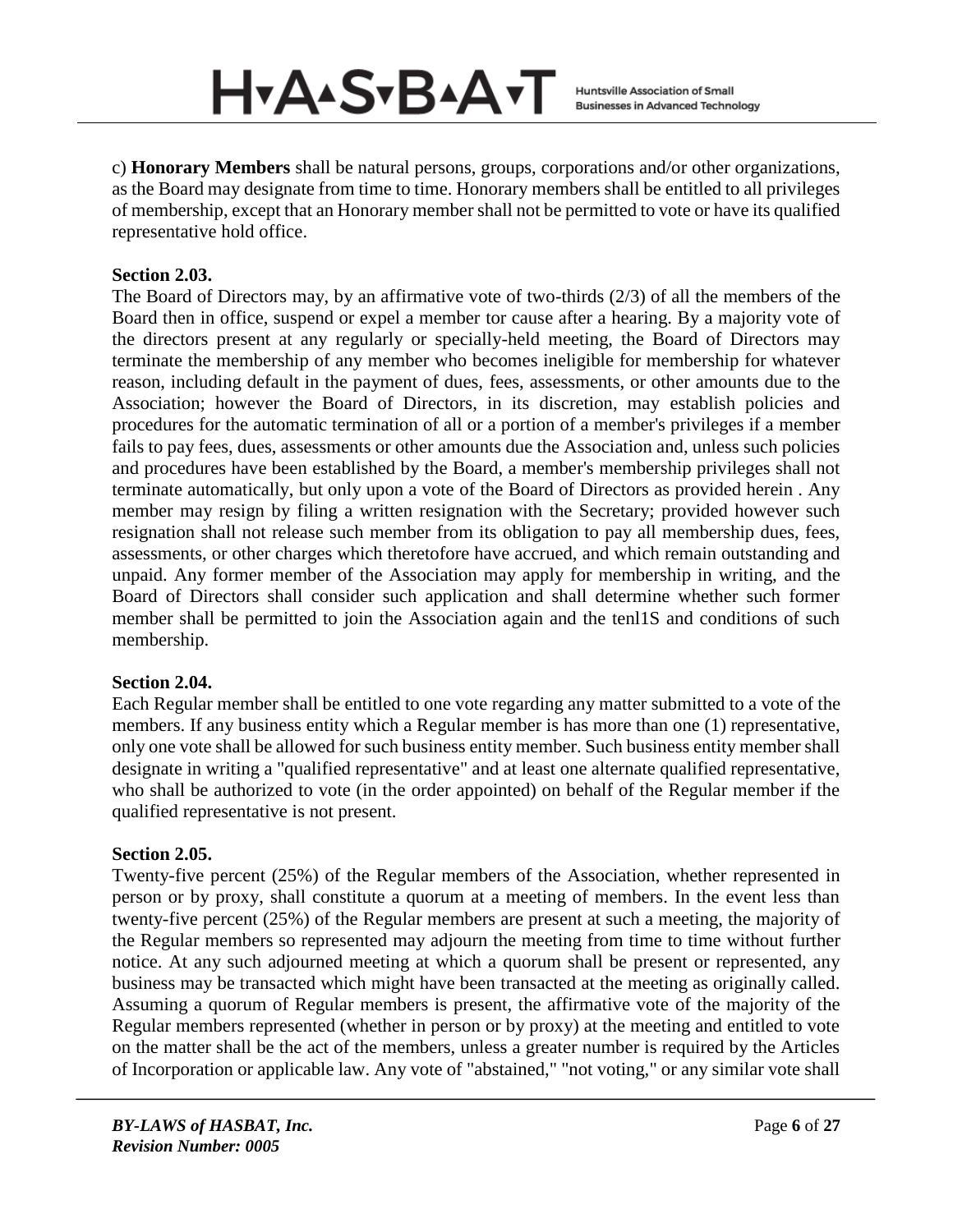# H<sub>Y</sub>AASTBAAT

not be counted as an "affirmative vote" for the purposes of this Section; however, the Regular member casing such a vote shall be counted as "present" for the purposes of determining whether a quorum is present.

# **Section 2.06.**

At all meetings of the members of the Association, a member may vote by written proxy executed by such member or by his duly authorized attorney-in-fact and such proxy shall be filed with the Secretary of the Association before or at the time of the meeting. No proxy shall be valid for a period of more than eleven (11) months from and after the date of its execution, unless otherwise set forth in such proxy.

# **Section 2.07.**

The annual meeting of the members of the Association shall be held on the fourth Tuesday in January of each year at a time and place to be designated by the Board of Directors. Such meeting shall be for the purposes of receiving the annual report of the Association, electing directors, and transacting such other business as may come before the meeting. The Board of Directors may, at its discretion, designate another date for the annual meeting of the members; provided however, that an annual meeting of the members shall be held at least once each fifteen (15) months. Special meetings of the members may be called for any purpose by the President of the Board of Directors or upon the written request of one quarter (1 /4) of the Regular members of the Association. Unless otherwise designated by the Board of Directors, all regular, special, and annual meetings of the Association shall be held at the principal office of the Association in the State of Alabama. Regular, special and annual meetings of the members of the Association may be held either within or without the State of Alabama.

# **Section 2.08.**

Written notice stating the place, date, and time of a meeting of the members and, in the case of a special meeting, the purpose or purposes for which the meeting is called, shall be delivered to each member not less than ten (10) nor more than fifty (50) days before the date of such meeting by United States Mail, first class postage prepaid, or by hand delivery at the address of such member on the records of the Association. The President or Secretary shall be responsible for the mailing or hand delivery of all such notices. Notwithstanding the foregoing, the Association may call and present informational or other similar programs for the benefit of its members from time to time and notice of such meetings may be given by facsimile at such time and may contain such information as the officers, Board of Directors or Executive Director may deem appropriate.

# **Section 2.09.**

Any action required or permitted to be taken at a meeting of the members may be taken without a meeting if a consent in writing, setting forth the actions so taken, shall be executed by all members entitled to vote with respect to such matter.

# **ARTICLE III Board of Directors**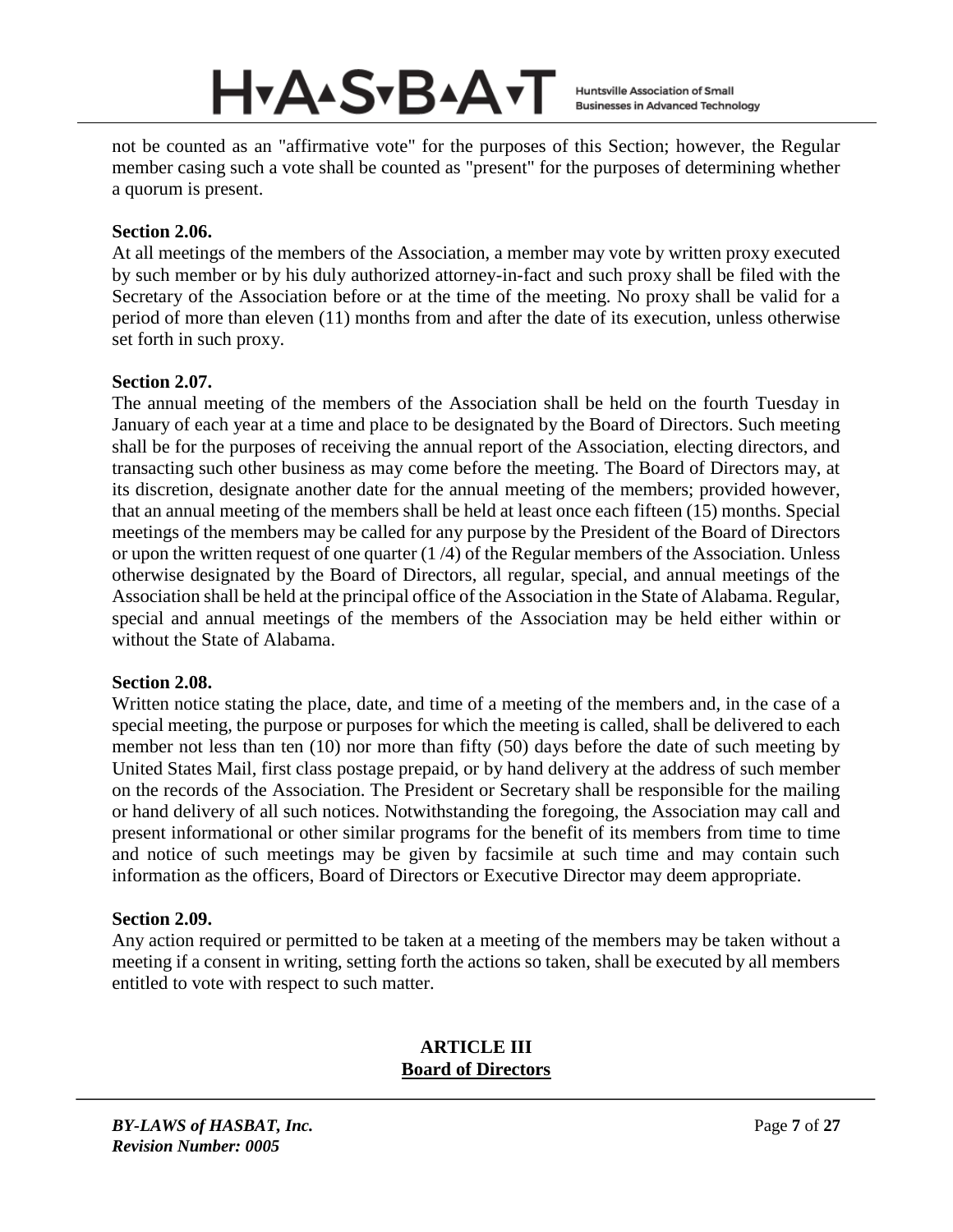# **HTAASTBAAT**

### **Section 3.01.**

The property, business and affairs of the Association shall be managed by its Board of Directors (the "Board"); and all corporate powers and lawful authority of the Association shall be exercised under the authority of the Board. The Board shall consist of no more than fifteen (15 natural persons, each of whom shall be the "qualified representative" of a Regular member. Such number may be increased or decreased by amendment to these By-laws by the board; provided however, in no event shall such number be reduced to fewer than three (3). The Board shall consist of persons holding the offices of President, Vice-President, Secretary and Treasurer of the Association and such other persons as the members and the Board shall from time to time elect in accordance with these By-laws. Except as otherwise provided herein, directors shall be elected by the affirmative vote of a majority of the Regular members of the Association that are in good standing at the annual meeting thereof and shall hold office until the next annual meeting of the members and until their respective successors are duly elected and qualified. The persons holding the offices of President, Vice President, Secretary and Treasurer of the Association may serve as directors for such unlimited numbers of terms as are required on account of holding such office. The term of each director shall be two (2) years (except as otherwise provided herein). All other directors may serve on the Board for no more than two consecutive terms.

#### **Section 3.02.**

At least ninety (90) days prior to the annual meeting of the members, the Board shall designate at least three (3) qualified representatives of Regular members and such other persons who are affiliated with Regular members as the Board may select as a nominating committee which shall prepare and submit to the Board a list of persons to stand for election to the Board of Directors of the Association. Such nominating committee shall use its best efforts to submit at least one (1) candidate for each position on the Board for which the term is expiring and shall be encouraged by the Board to select candidates from each of the following groups of Regular members in approximately the same proportion as each such group bears to the Regular membership: womenowned businesses, small disadvantaged businesses, and small businesses. The Board shall review such list and make such deletions and/or additions as it shall deem necessary or appropriate and, upon finding that each person proposed to be nominated is a qualified representative of a Regular member in good standing, shall recommend such list of candidates for director to the members by written notice given to each member at least fourteen (14) days before the annual meeting. Any Regular member in good standing may nominate the qualified representative of a Regular member in good standing for election as director, so long as such nomination is made in writing to the Secretary of the Association at least thirty (30) days before the annual meeting, together with the written approval thereof of at least ten percent (10%) of the other Regular members in good standing. The election of officers shall be conducted at the regular, annual or special meeting of the Board of Directors which next follows the annual meeting of the members (all in accordance with Article IV of these By-laws). The annual meeting of the Board shall be held not more than thirty (30) days after the annual meeting of the members at the principal office of the Association in the City of Huntsville, Alabama, or, at such other place within or without the State of Alabama as may be deemed advisable by the Board. The Board shall give notice of the annual meeting of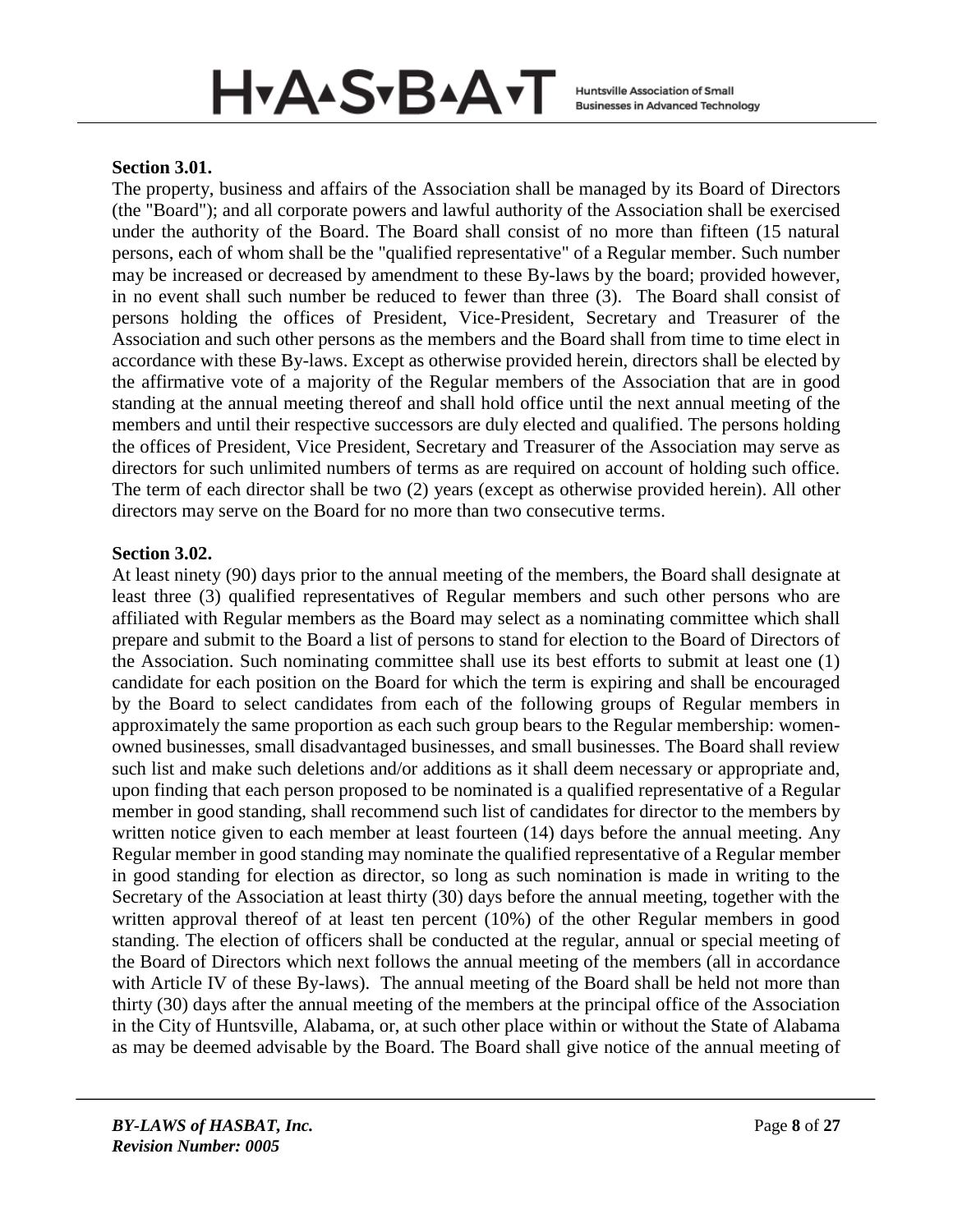the Board in accordance with these By-laws. The officers of the Association shall be elected at the annual meeting of the Board.

# **Section 3.03.**

At the first meeting of the Board next following the election of directors by the Regular members, the Board shall review such elections and if necessary shall elect from the qualified representatives of the Regular members in good standing no more than two (2) "at-large" directors who shall be elected from those of the following groups of Regular members: women-owned businesses, small disadvantaged businesses and small businesses, who are not otherwise represented on the Board of Directors in approximately the same proportion as such group is represented in the Regular membership (the "At-Large Directors").

# **Section 3.04.**

Directors (including the "At-Large Directors") shall be divided into two (2) classes with respect to the terms for which they shall hold office: Class 1 and Class II; and, as determined by the Board of Directors, each class shall, as nearly as possible, have the same number of directors. At the initial meeting of the Board of Directors (or as promptly thereafter as feasible), the Board shall determine which directors shall be in Class I and which in Class II so that Directors in Class I shall be elected to hold office for a term expiring on or about the 1994 annual meeting of members, and Directors in Class II shall be elected to hold office for a term expiring on or about the 1995 annual meeting of members. At each annual meeting of members held after 1994, the directors elected to succeed those whose terms have expired shall then be identified as being of the same Class as directors they succeed and shall be elected by the members for a term expiring on or about the second annual meeting next following after such election. In all cases, directors shall hold office until their respective successors are elected and qualified; provided, however, that if no new At-Large Directors are elected, the terms of the At-Large Directors which would otherwise be expiring shall be deemed to have expired.

# **Section 3.05.**

Vacancies on the Board shall be filled by the affirmative vote of a majority of the remaining members of the Board, even though such remaining directors shall constitute less than a quorum of the Board. A director elected to fill such vacancy shall hold office until the expiration of the term of the Class in which he serves and until his successor shall have been duly elected and qualified. A term served by a director pursuant to the preceding sentence shall be excluded for purposes of calculating the two (2) consecutive terms which directors are allowed to serve hereunder. Any directorship to be fi lied by way of an increase in the number of directors shall be filled by election at an annual meeting or at a special meeting of the Board of Directors called for that purpose or by unanimous written consent of the directors in lieu thereof.

# **Section 3.06.**

By resolution, the Board may designate the time and place (either within or without the State of Alabama) for the holding of regular meetings of the Board without further notice other than such resolution. Special meetings of the Board may be held at any time, at such place as may from time to time be determined by the President of the Association or by written request of one quarter (1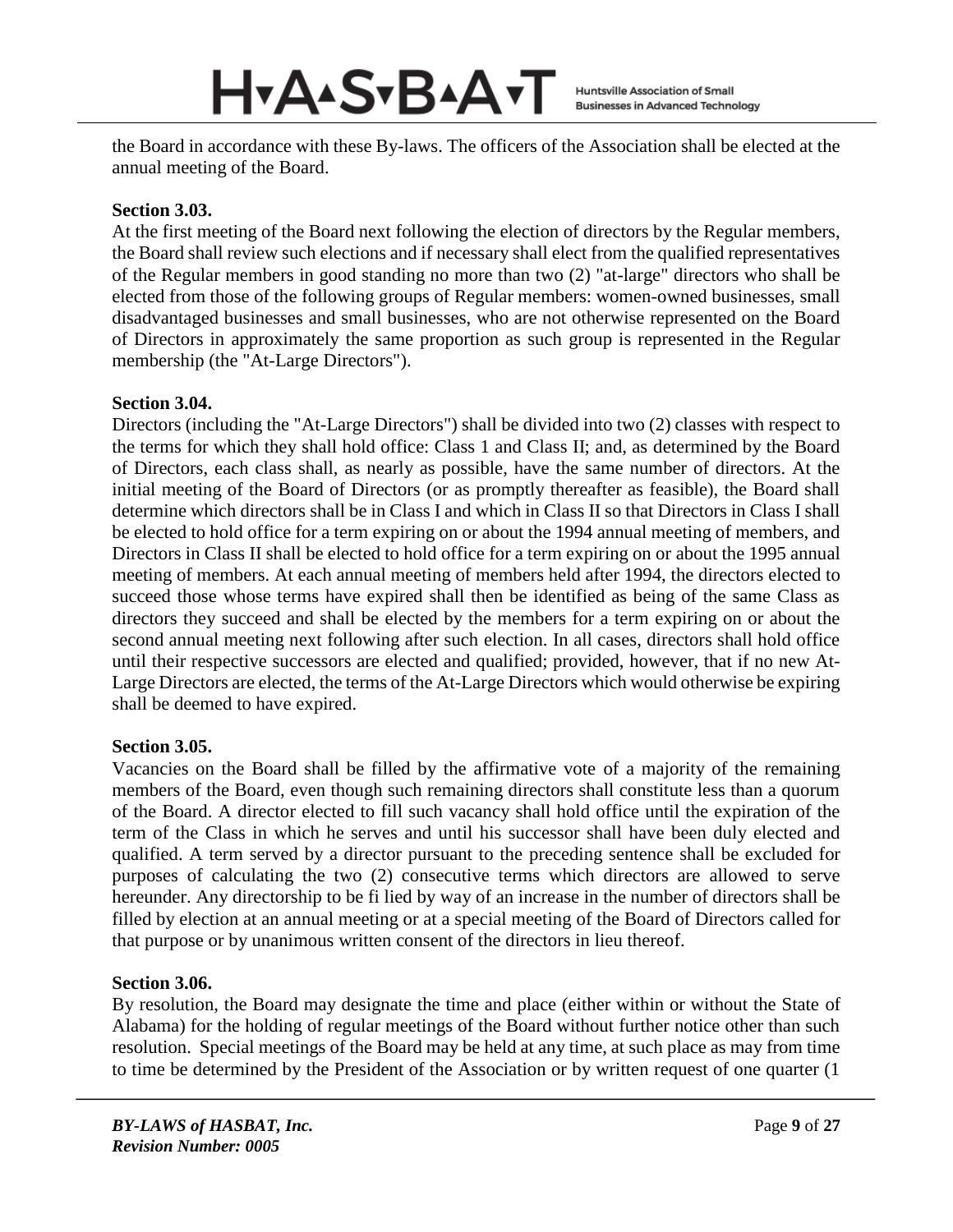/4) of the directors then in office. The purpose of special meetings of the Board shall be stated in the notice of the meeting; and, unless otherwise required by law, any and all business may be transacted at a special meeting. Notice of a regular meeting of the Board of Directors shall be given by the Secretary, or such other person as may be appointed by the Board of Directors from time to time, not less than seven (7) and not more than thirty (30) days prior to such meeting. Notice of a special meeting of the Board of Directors shall be given by the Secretary, or such other person as may be appointed by the Board from time to time, not less than forty-eight (48) hours and not more than thirty (30) days prior to such meeting. In all events, notice shall be given personally by hand delivery, by United States Mail, first class postage prepaid, or by facsimile transmission and, in all events the date, time and place of such meeting and, if required by law or these By-laws, the purpose thereof shall be specified in such notice. In accordance with these By-laws, a member of the Board of Directors may waive notice of any meeting.

# **Section 3.07.**

Whenever any notice is required to be given to any member of the Board, a waiver thereof in writing signed by the person or persons entitled to such notice, whether before or after the time stated therein, shall be equivalent to the giving of such notice.

# **Section 3.08.**

(a) At any meeting thereof: a majority of the directors then in office shall constitute a quorum for the transaction of business; and the act of a majority of the directors present at any meeting at which a quorum is present shall be an act of the Board, except as may be otherwise required by law, by the Articles of Incorporation, or by these By-Laws. The chairman of each meeting of the Board of Directors shall be the President, or in his absence the Vice President, of the Association (the "Chairman"). The Chairman of the Board of Directors shall not vote at any meeting thereof, unless a tie vote shall occur; in such event, the Chairman shall vote to break such tie. Notwithstanding the foregoing, the Chairman shall execute any unanimous written consent to action of the Board in order for such to become effective in accordance with applicable law and these By-laws.

(b) Unless a director shall vote "no" or, before the adjournment of the meeting or immediately following the adjournment thereof, shall provide the chairman of the meeting or the Secretary of the Association with written notice of his dissenting vote, all failures to vote and all abstentions from voting by members of the Board of Directors shall be treated as though such director cast an affirmative vote. Any member of the Board of Directors shall have the right to request that the Chairman of a meeting establish a clear record of affirming and dissenting votes by requesting that the Chairman call out the name of each member present and have the vote of each member identified on the record as "yes" or "no." If, at any meeting of the Board, there shall be less than a quorum present, a majority of those present may adjourn the meeting, without further notice, until a quorum is obtained. Members of the Board of Directors may participate in any meeting of the Board by means of a conference telephone or similar communications equipment by which all persons participating at the meeting can hear each other at the same time; participation by such means shall constitute presence in person at a meeting. Unless the Board of Directors shall otherwise decide by resolution from time to time, the proceedings of each meeting of the Board of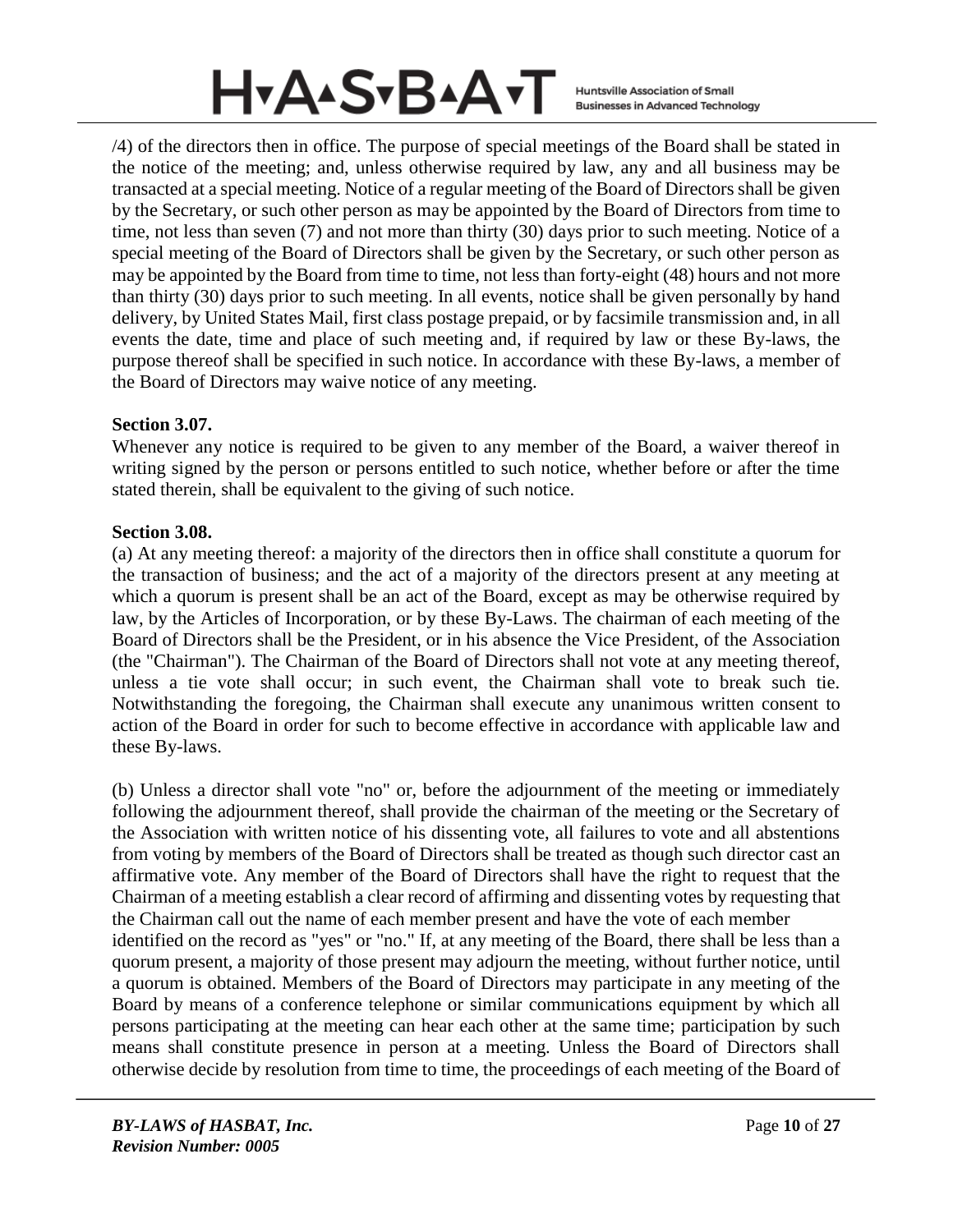Directors and of the members shall be governed and conducted in accordance with the most recent edition of Robert's Manual o/" Parliamentary Rules.

#### **Section 3.09.**

Any action required to be taken or permitted to be taken by the Board or any committee of the Board may be taken without a meeting, if a consent in writing setting t011h the action so taken or any committee of the Board shall be signed by all of the members of the Board entitled to vote with respect to the subject matter thereof Such consent shall have the same force and effect as a unanimous vote of the Board and shall be filed with the proceedings of the Board or any appropriate committee thereof.

#### **Section 3.10.**

Except as may otherwise be provided by applicable law, these By-Laws, or the Articles of Incorporation, no contract or other transaction between the Association and one or more of its directors or any other corporation, firm, association or entity in which one or more of its directors or officers are financially interested, shall be either void or voidable because of such relationship or interest or because such director or directors are present at the meeting of the Board or a committee thereof which authorizes, approves or ratifies such contract or transaction, if the contract or transaction is fair and reasonable to the Association and if the fact of such relationship or interest is disclosed to the Board or committee which authorizes, approves or ratifies the contract or transaction by a vote or consent sufficient for the purpose without counting the votes or consents of such interested directors or considering such interested directors as present for purposes of constituting a quorum.

#### **Section 3.11.**

At a meeting of the Board of Directors called expressly for such purpose, or by unanimous written consent, one or more directors may be removed with or without cause by vote of a majority of all the members of the Board of Directors; thereafter, the members of the Board of Directors may at such meeting, or by any such unanimous written consent, elect a successor director or directors for the unexpired term of the director or directors so removed.

# **ARTICLE IV Officers of the Association**

#### **Section 4.01.**

The officers of the Association shall be chosen by the Board of Directors at the annual meeting of the Board in accordance with these By-laws and shall consist of a President, one or more Vice Presidents, a Secretary and a Treasurer and such other officers and assistant officers as may be deemed necessary. Such other officers and assistant officers shall have the authority and perform the duties prescribed, from time to time, by the Board, and unless so authorized, no such other officer or assistant officer shall have the power or authority to bind the Association, pledge the credit of the Association, or render the Association pecuniary liable for any purpose or amount. All officers shall, throughout their respective term of office, be the qualified representative of a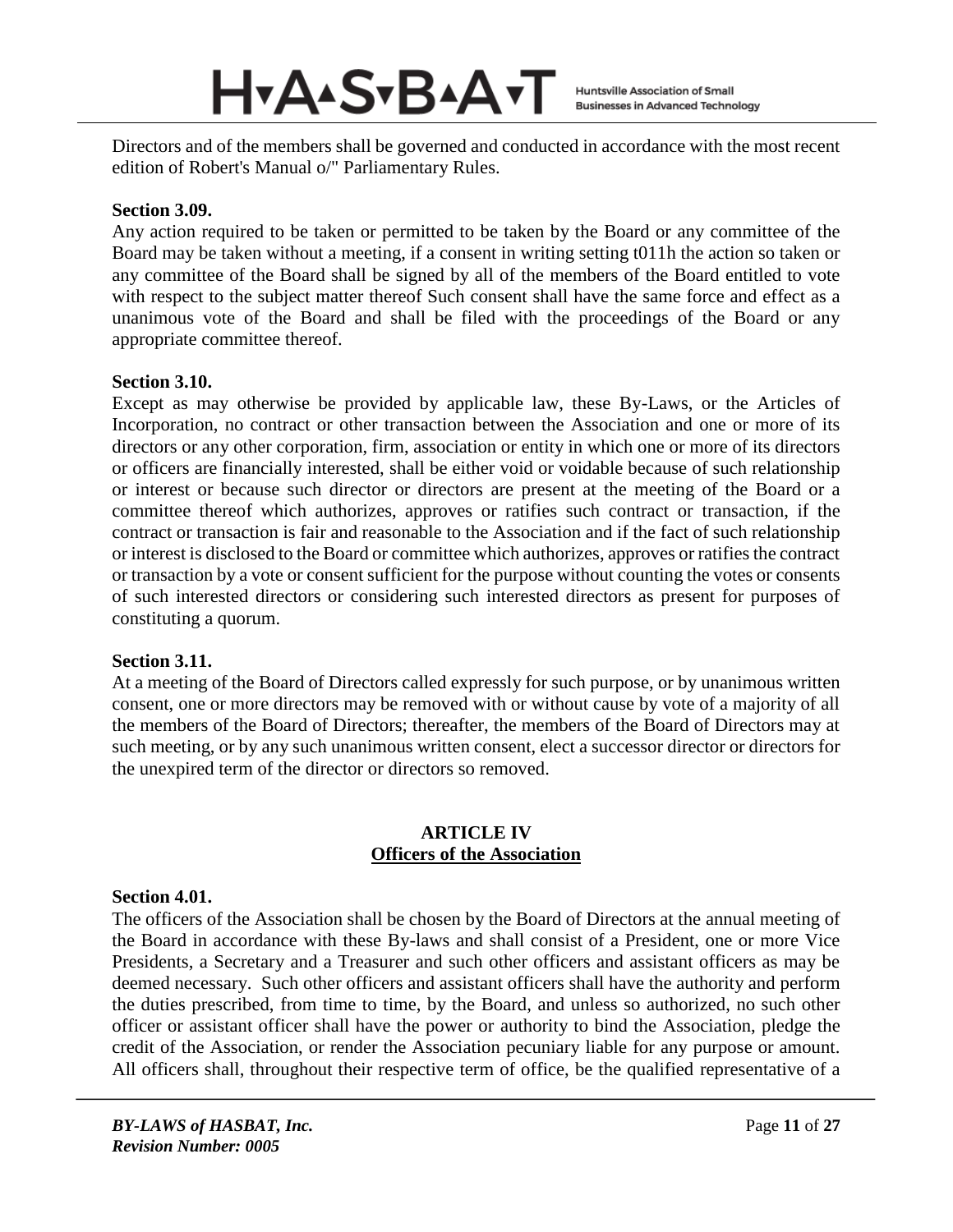Regular member that is, and during such term remains, in good standing; and no person may hold more than one office at a time. Each person holding the office of President, Vice President, Secretary or Treasurer shall, at the time of election be a member of the Board of Directors whose term as such director does not expire before the term of such office (e.g., President, Vice President, Secretary, Treasurer).

# **Section 4.02.**

Annually, the Board of Directors shall appoint a nominating committee which shall select and recommend a slate of officers for the Association which shall be presented to the Board of Directors for approval. Additional nominations for any office of the Association may be submitted in writing to the Secretary by any director at least ten (10) days prior to the annual meeting of the Board. Officers of the Association shall be elected individually by a simple majority of the Board of Directors at the annual meeting of the Board and shall hold office until the next annual meeting of the Board and until their respective successors are chosen and qualified. Any officer elected or appointed by the Board may be removed from office, with or without cause, at any time by the affirmative vote of a majority vote of the Board of Directors at any regular or special meeting of Board which is called for such purpose.

# **Section 4.03.**

A vacancy in any office because of death, resignation, removal, disqualification or otherwise, may be filled by a majority vote of the remaining members of the Board for the unexpired portion of the term of such office at any regular or special meeting of the Board which is called for such purpose.

# **Section 4.04.**

The President shall be the chief executive officer of the Association and shall preside, as the chairman, at the annual, regular, and special meetings of the Board and of the members. The President shall be chosen from the Board of Directors and exercise general and active supervision over the property, business, and affairs of the Association, shall perform such other duties as may be prescribed by these By-Laws or assigned to him by the Board of Directors, and shall supervise and coordinate the work of the other officers of the Association and the Executive Director. The President shall sign, with the Secretary or an Assistant Secretary, any certificates of membership of the Association and any deeds, mortgages, bonds, contracts or other instruments of which the Board has authorized to be executed and, in the absence or unavailability of the Treasurer, shall execute checks and authorizations for the withdrawal of funds. The President shall, annually, submit a report of the activities of the Association to its members, and such report shall be submitted in writing within one hundred twenty (120) days following the close of the Association's fiscal year.

# **Section 4.05.**

The Vice President or Vice Presidents shall be chosen from the Board of Directors. In the event of the death of or absence of the President or his inability to act, the Vice President shall perform the duties of the President and, in any such event, shall have and exercise all of the powers of the President described by these By-laws. The Board of Directors may, in its discretion, designate a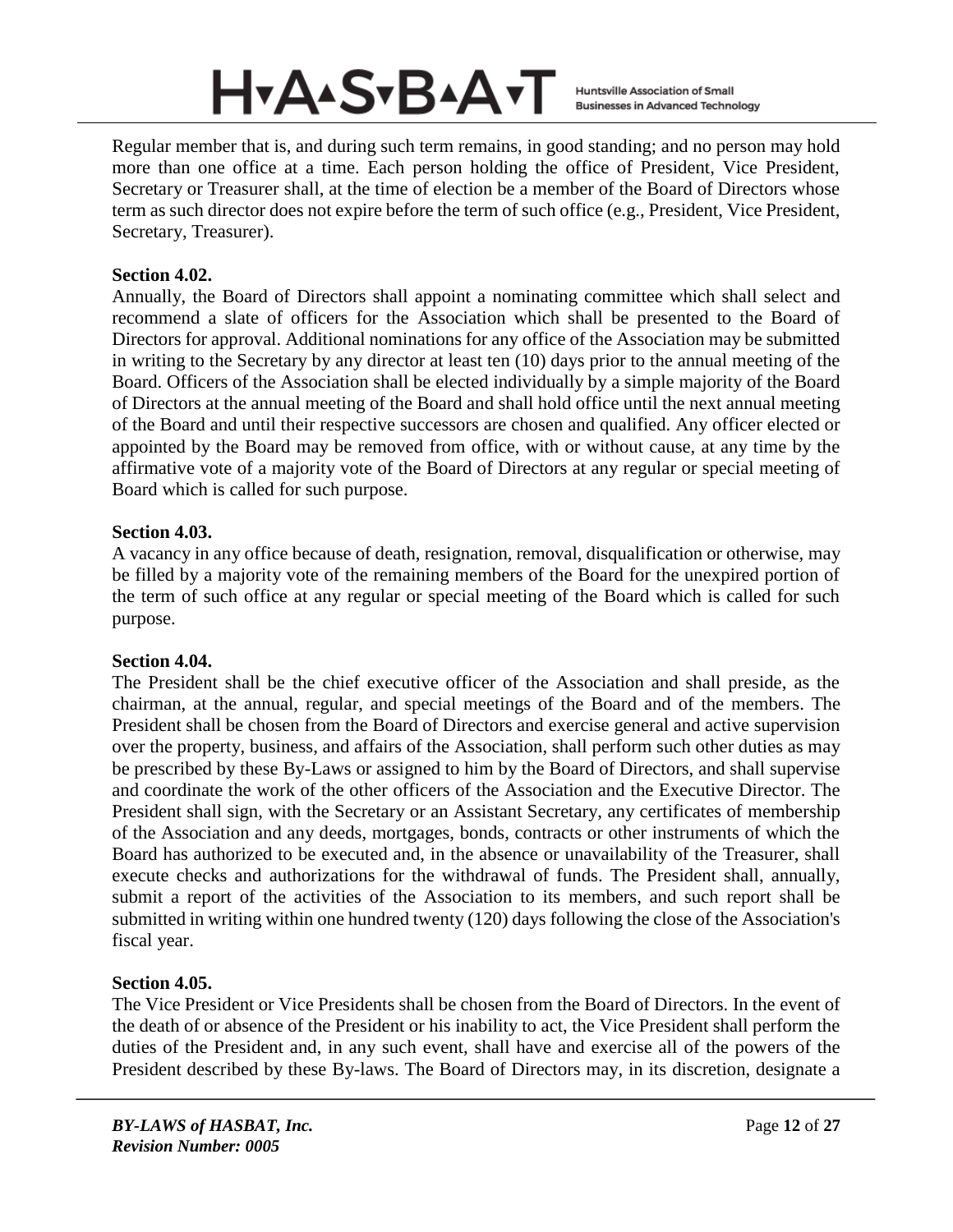First Vice President, who shall be chairman of the Ways and Means Committee and a Second Vice President who shall be chairman of the Governmental Affairs Committee. The Vice President(s) shall perform such other duties as from time to time may be assigned by the President or by the Board. In the event that the Board of Directors elects more than one Vice President, it shall designate the order in which such Vice Presidents shall perform the duties of the President if the President dies, is absent or is unable to act.

# **Section 4.06.**

The Secretary shall be chosen from the Board of Directors and shall cause a record of the minutes of the meetings of the Boar and of the members to be kept and shall perform such other duties as may be delegated to the Secretary by the President or the Board. The Secretary shall have charge of the seal of the Association and shall have authority to attest to documents, contracts, deeds, and other instruments for the Association and to affix the corporate seal thereto. The Secretary shall:

(a) see that all notices are duly given in accordance with the provisions of these By-Laws or as required by applicable law;

(b) be the custodian of the corporate records and of the seal of the Association;

(c) keep a register of the Post Office address of each member which shall be furnished to the Secretary by such member; and

(d) sign, with the President, certificates for membership in the Association, assuming that the Board of Directors determines that a certificate of membership is appropriate.

# **Section 4.07.**

The Treasurer shall be chosen from the Board of Directors and shall have charge and custody of the funds, securities, and other like property of the Association and shall be responsible for the receipt, investment, safeguarding, and disbursement of the funds of the Association. The Treasurer may endorse checks, drafts, and other instruments for the payment of money for deposit or collection by the association and shall deposit the same in such bank or banks as the Board may designate, and the same shall not be withdrawn therefrom except by checks, drafts, or orders to be signed in the manner designated here below. The Treasurer shall keep accurate and current accounts of the funds of the Association, collect dues and other payments due from members, and render to the Board an account of all transactions of the office of Treasurer and the financial condition of the Association. The Treasurer shall also have authority to attest documents, contracts, deeds, and other legal documents for the Association and affix the corporate seal thereto. The Treasurer shall be subject to the general direction of the President and the Board, and if so designated by the Board, shall serve as chairman of the Finance Committee.

# **Section 4.08.**

The Board may elect or designate, by resolution, anyone or more assistant secretaries or assistant treasurers, or by resolution may designate the Executive Director, each of whom when so elected or designated shall have the authority to sign with the President any certificates for membership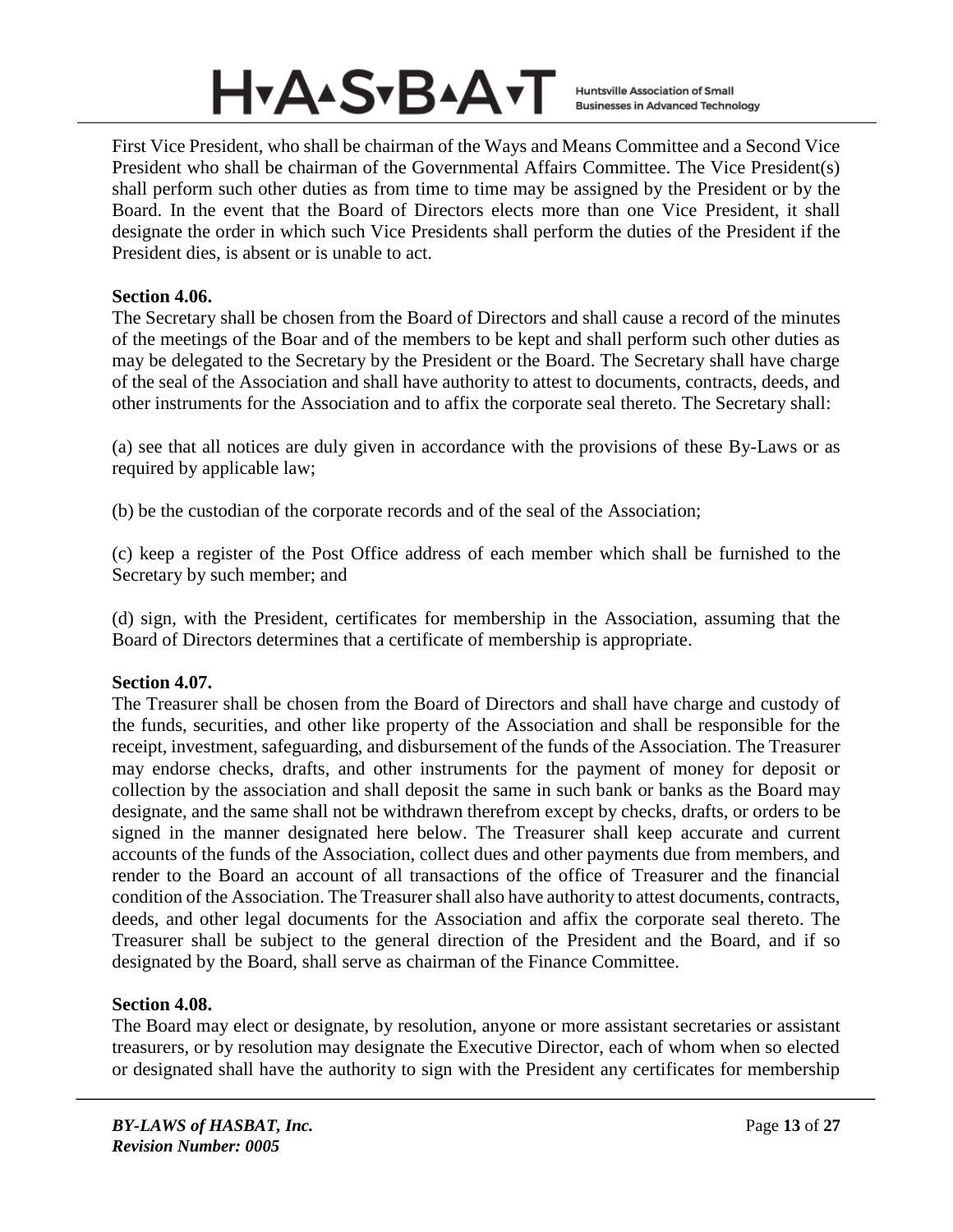# H<sub>Y</sub>AASTBAAT

which may be authorized by the Board of Directors and, in general, to perform such duties as may be assigned to them by the Secretary or the Treasurer or by the President or the Board of Directors.

# **Section 4.09.**

The Executive Director shall be an employee of the Association and shall be appointed by the Board to be the chief administrative officer of the Association, subject to direction by the President. The Executive Director shall perform such duties as may be delegated by the President or by the Board. The duties of the Executive Director may include representing the Association at meetings and in other activities, preparing and making announcements, statements or releases to the public concerning the policies or positions of the association or its Board of Directors, and having general supervision and responsibility over and with respect to all employees of the Association. Upon consultation with the President, the Executive Director shall have authority to make employment, salary and other compensation, termination and disciplinary decisions with respect to all other employees of the Association. The Executive Director shall be a non-voting member of the Board of Directors and each committee of the Board except the Nominations Committee. The Executive Director shall not be the qualified representative of or otherwise affiliated with any member and shall not be a director or officer of the Association.

#### **Section 4.10.**

Unless otherwise set forth in a resolution adopted by the Board, contracts on behalf of the Association shall be executed by the President and either the Secretary or the Treasurer.

#### **Section 4.11.**

Any officer or agent elected or appointed by the Board may be removed, with or without cause, at any time by the Board. If upon request of the President or the Board the Executive Director fails to remove any employee of the Association, the President or the Board may remove such employee from his or her position, with or without cause. The Executive Director shall serve at the pleasure of the Board of Directors and may be removed with or without cause at any time by a vote of a majority of the directors then in office. Any vacancy in any office or in the position of Executive Director because of death, resignation, removal, disqualification or otherwise shall be filled by the Board of Directors.

#### **Section 4.12.**

The Board of Directors shall fix the salaries, bonuses, fringe benefits and other compensation, if any, of the officers, non-employee agents and the Executive Director of the Association from time to time; and no officer or director shall be prevented from receiving any such salary, bonus, fringe benefit or other compensation because he is also a director or officer of the Association. No loan shall be made by the Association to any of its directors or officers; and any director or officer who assents to or participates in the making of any such loan shall be liable to the Association for the amount of such loan until the repayment thereof.

# **ARTICLE V Committees**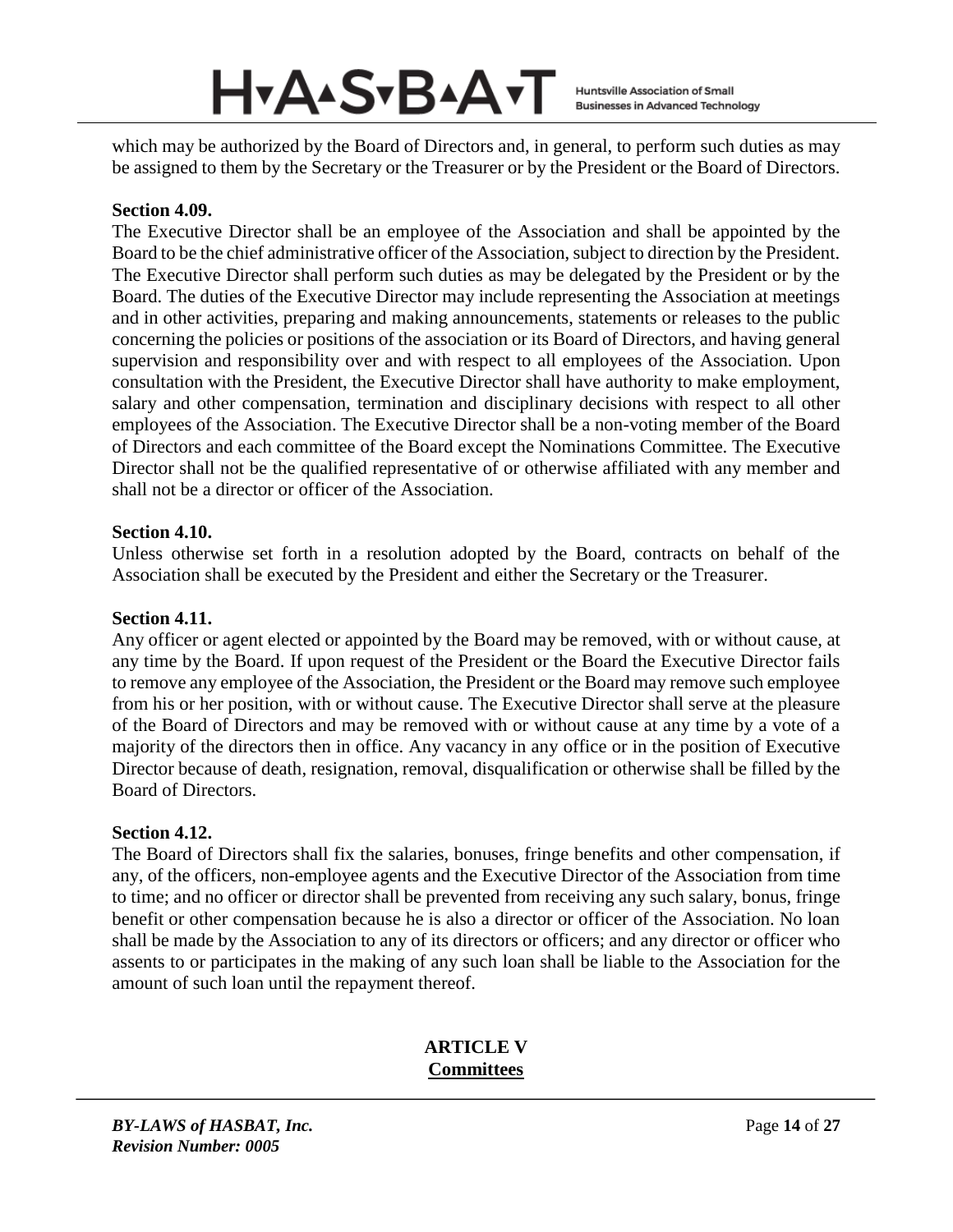# **Section 5.01.**

The Board of Directors may, by resolution, create and appoint an Executive Committee which shall exercise the powers of the Board to the extent allowed by such resolution and, except as prohibited by these By-laws, by the Articles of Incorporation or applicable law. In all events, the Executive Committee shall be subject to the general direction, approval and control of the Board. Members of the Executive Committee shall be the officers of the Association (i. e., the President, Vice President, Secretary and Treasurer) and such members of the Board of Directors as the Board may designate. The Board shall determine whether all Vice Presidents, if there be more than one, shall be members of the Executive Committee. Members of the Executive Committee shall serve until the election and qualification of their respective successors; and any person elected by the Board to fill a vacancy on the Executive Committee shall serve until the expiration of the term then vacant. A majority of the whole Executive Committee shall constitute a quorum.

# **Section 5.02.**

(a) In addition to the Executive Committee, the Board of Directors may, by resolution, create and appoint such other committees of the Board as it deems necessary or appropriate, and delegate to such committees such powers as the Board shall be set forth in resolution and as shall not be prohibited by these By-laws, the Articles of Incorporation, or applicable law. (Such committees shall be referred to hereinafter from time to time, collectively, as "Board Committees.") Membership of Board Committees need not be comprised solely of directors but may include any member of their representative.

(b) The Board Committees which may be authorized by the Board of Directors from time to time as it deems appropriate shall include;

(i) **Ways and Means Committee** - This committee shall be chaired by the First Vice President. Its duties shall include organizing and developing the fund-raising activities of the Association and having the responsibility for planning and developing the Association 's annual budget with the advice and assistance of the Finance Committee.

(ii) **Governmental Affairs Committee** - This committee shall be chaired by the Second Vice President. Its duties shall include monitoring governmental and legislative activities of local, state and federal governments; planning strategies to achieve the Association's purposes.

(iii) **Finance Committee** - This committee shall be chaired by the Treasurer. Its duties shall include advice and assistance to the Treasurer in developing and implementing proper and functional accounting systems, financial reports and controls to assure the security of the Association's funds. This committee shall assist the Ways and Means Committee in the preparation of the Association's annual budget.

(iv) **Public Relations Committee** - This committee shall be chaired by the Secretary. Its duties shall include promoting the Association and perming descriptive literature, press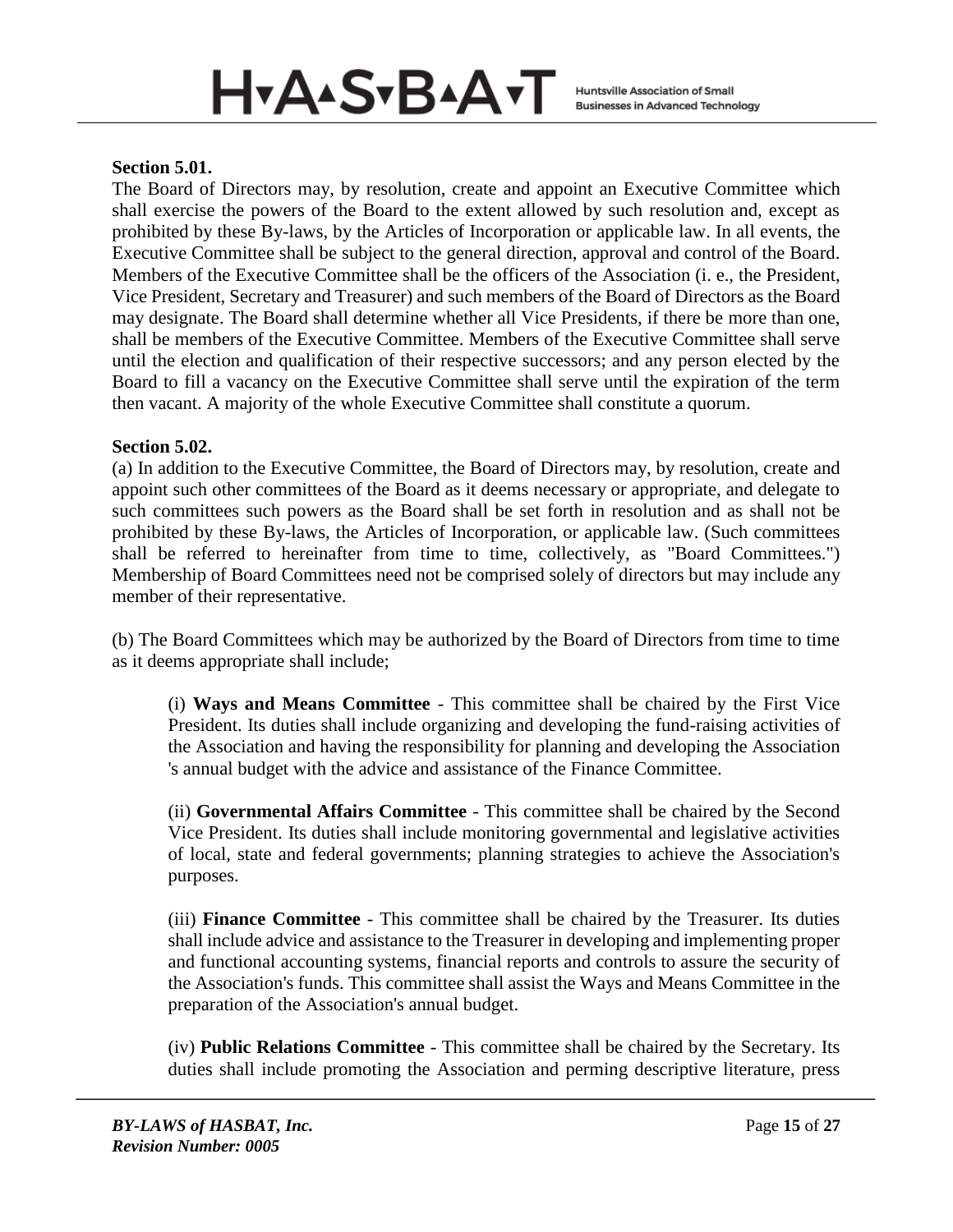# HTAASTBAAT

releases, and other communications and materials which state the Association's purposes and objectives, encourage membership and promote the adoption or rejection of legislation which may be of interest to members, as developed and recommended by the Governmental Affairs Committee.

(v) **Opportunity Development Committee** - This committee shall be chaired by a director appointed by the Board of Directors. Its duties shall include the collection, retrieval and organization of information concerning members with the purpose of advancing the objectives of the Association and identifying small business opportunities in North Alabama in ways in which members can use such opportunities for economic development.

(vi) **Membership Committee** - This committee shall be chaired by a director appointed by the Board of Directors and shall be responsible for developing and conducting a membership recruitment program, assuring that the criteria for membership is met and that members are in good standing.

(vii) **Program Committee** - This committee shall be chaired by a director appointed by the Board of Directors and shall be responsible for all activities and programs, including meetings of the members, and for planning and managing special activities at the request of the Board of Directors.

#### **Section 5.03.**

The Board of Directors may designate, by resolution, other standing or special committees which do not exercise the authority of the Board (collectively, the "Advisory Committees"). No Advisory Committee shall have the power to commit the Association on any matter of general policy. All resolutions adopted by an Advisory Committee and all reports and other communications which purport to reflect the position or policy of the Association shall be approved by the Board of Directors before being made available either to the members of the Association or the general public, unless such reports of other communications previously shall have been approved or authorized by the Board. Each Advisory Committee shall have at least one director among its members. The chairperson of each Advisory Committee may be appointed by the President or the Board or elected by members of such Committee, all as the Board shall determine, provided however, that appointments or elections regarding the position of chairman of any Advisory Committee shall be approved by the Board of Directors.

# **Section 5.04.**

Each committee (whether the Executive Committee, a Board Committee or an Advisory Committee) shall have the authority to establish its own attendance and other rules, so long as such rules are not inconsistent with applicable law, the Articles of Incorporation, these By-laws or rules or resolutions adopted by the Board. Each member of a committee shall be a member or a representative of a member and shall continue as such until the next annual meeting of the Board and until his successor is appointed, unless the committee shall sooner be terminated. Vacancies in the membership of any committee may be filled by appointments made in the same manner as provided in the case of the original appointments. Unless otherwise provided in the resolution of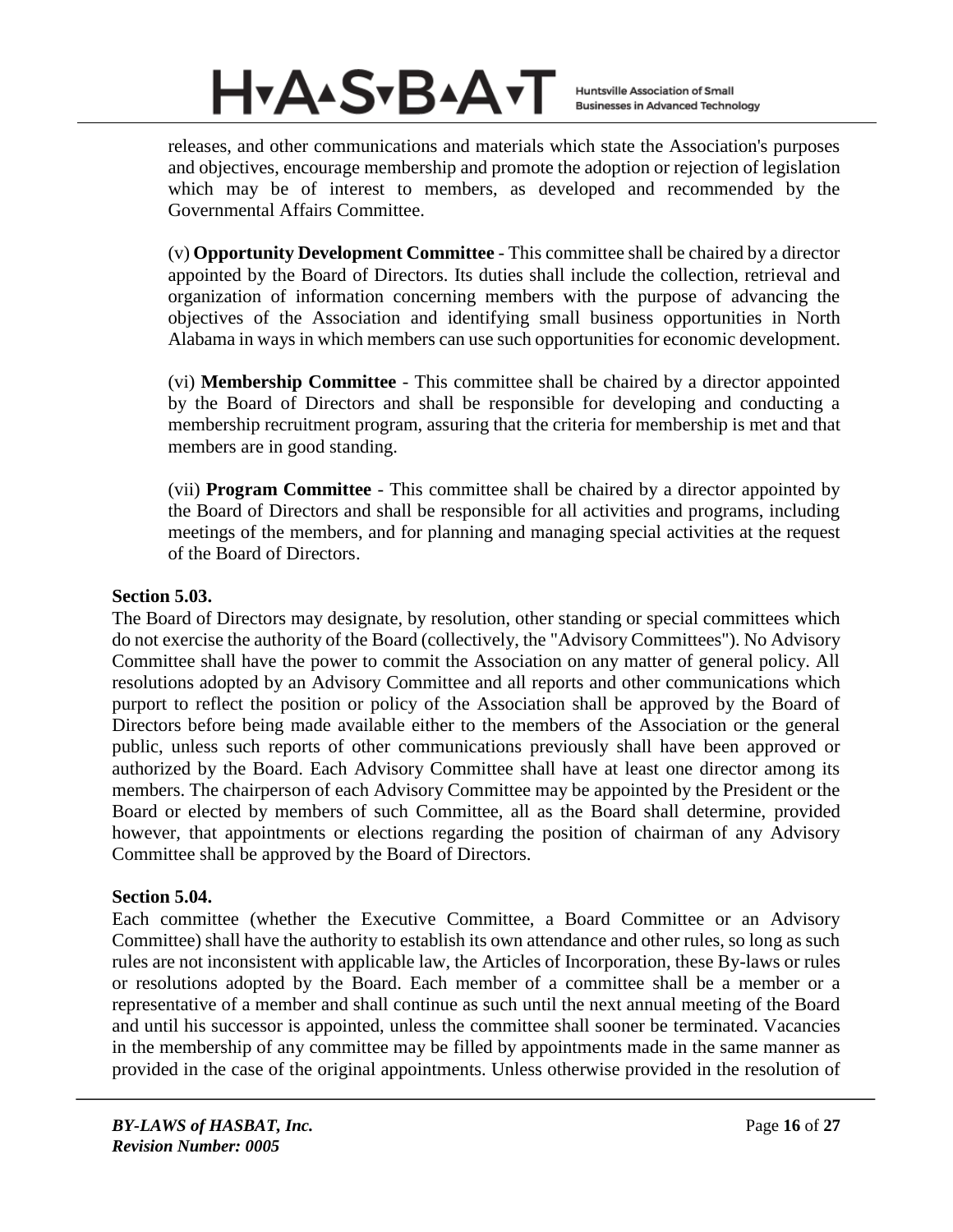# HVAASVBAAVT Huntsville Association of Small

the Board establishing the committee, a majority of the whole committee shall constitute a quorum. No committee shall have the power to:

(1) amend or re-state the Articles of Incorporation;

(2) adopt a plan of merger of consolidation;

(3) amend, alter, or repeal the By-Laws;

(4) elect, appoint, or remove any member of any such committee or any director or officer of the association;

(5) authorize the sale, lease, exchange, or mortgage of all or substantially all of the property and assets of the Association;

(6) adopt a plan for distribution of the assets of the Association;

(7) amend, alter, or repeal any action or resolution of the Board unless by its terms it provides that it may be amended, altered, or repealed by such committee; or

(8) effect a dissolution of the Association.

#### **ARTICLE VI Notes and Checks; Contracts; Fiscal Matters**

# **Section 6.0l.**

All checks, drafts, or orders for the payment of money and all notes shall be signed by those persons so authorized and designated by the Board in a resolution or by these By-Laws; provided, however, in all events, at least two (2) officers and/or members of the Board of Directors shall be required to execute all checks, drafts or orders for the payment of money and all notes of the Association.

# **Section 6.02.**

The Board of Directors may authorize any officer or officers, the Executive Committee, or any agent or agents to enter into any contract or execute and deliver any instrument in the name and on behalf of the Association. Such authority may be general or may be confined to certain limited circumstances which are set out in a resolution adopted by the Board of Directors.

# **Section 6.03.**

No loans shall be contracted on behalf of the Association and no evidences of indebtedness shall be issued in its name unless such has been authorized by a resolution of the Board of Directors. Such authority may be general or confined to certain limited circwl1stances, as described in a resolution of the Board.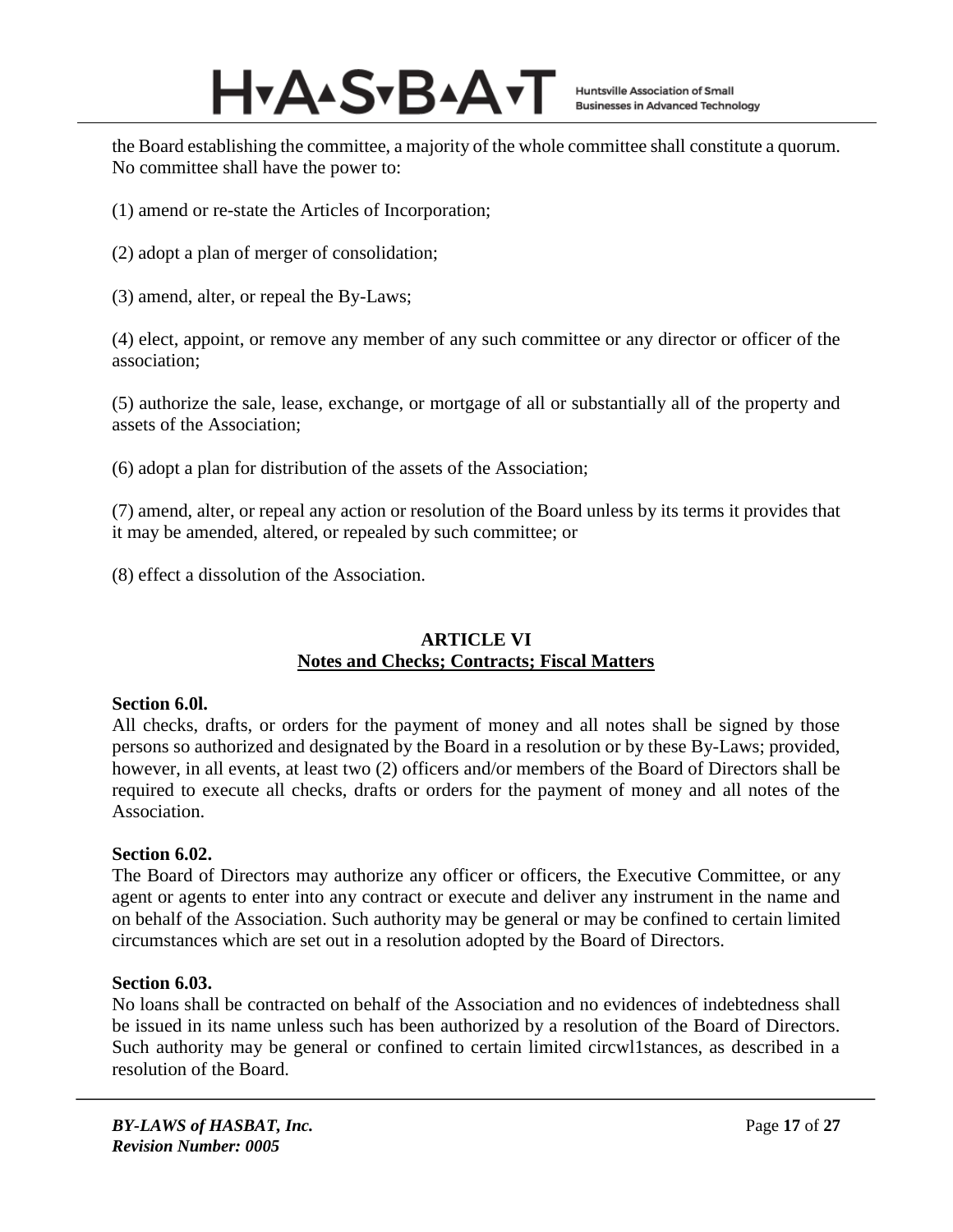#### **Section 6.04.**

All funds of the Association which are not otherwise employed shall be deposited from time to time to the credit of the Association in such banks, trust companies or other depositories as the Board of Directors may select from time to time.

#### **Section 6.05.**

The Board of Directors may accept on behalf of the Association, any contribution, gift, bequest or devise for the general purposes or for any special purpose of the Association. In addition, the Board of Directors may approve the raising of funds to support the objectives and specific programs of the Association and shall have the authority, or may designate the Ways and Means Committee, to approve any fund-raising event or activity. In any such fund-raising event or activity, volunteer workers and supporters shall serve without benefit of compensation, and all profits shall be reported to the Association for approval by the Board of Directors; provided, however, that the services of the Executive Director or any other regularly-employed employee of the Association, shall not be subject to this Section.

#### **Section 6.06.**

All membership dues, fees, assessments and other amounts due the Association from its members shall be determined at least annually by the Board of Directors. Membership dues, fees, assessments and other amounts may be fixed or revised by the Board of Directors so that such are consistent with good business practices, achievement of the objectives of the Association, and costs of the Association.

# **ARTICLE VII Seal**

#### **Section 7.01**.

The corporate seal of the association shall consist of two (2) concentric circles, between the edges of which shall be engraved the words: "HUNTSVILLE ASSOCIATION OF SMALL BUSINESSES IN ADVANCED TECHNOLOGY, INC." and across the center thereof, the words "CORPORATE SEAL ALABAMA". In the absence of such a seal, a circle drawn and the name of the Association and the words "Its Seal" shall fully evidence the seal of the Association.

#### **ARTICLE VIII Dividends**

#### **Section 8.01.**

No dividends shall be paid, and no part of the income or profits of the Association shall be distributed to its directors or officers or members. The Association may pay compensation in a reasonable amount to directors, officers and other employees for services rendered.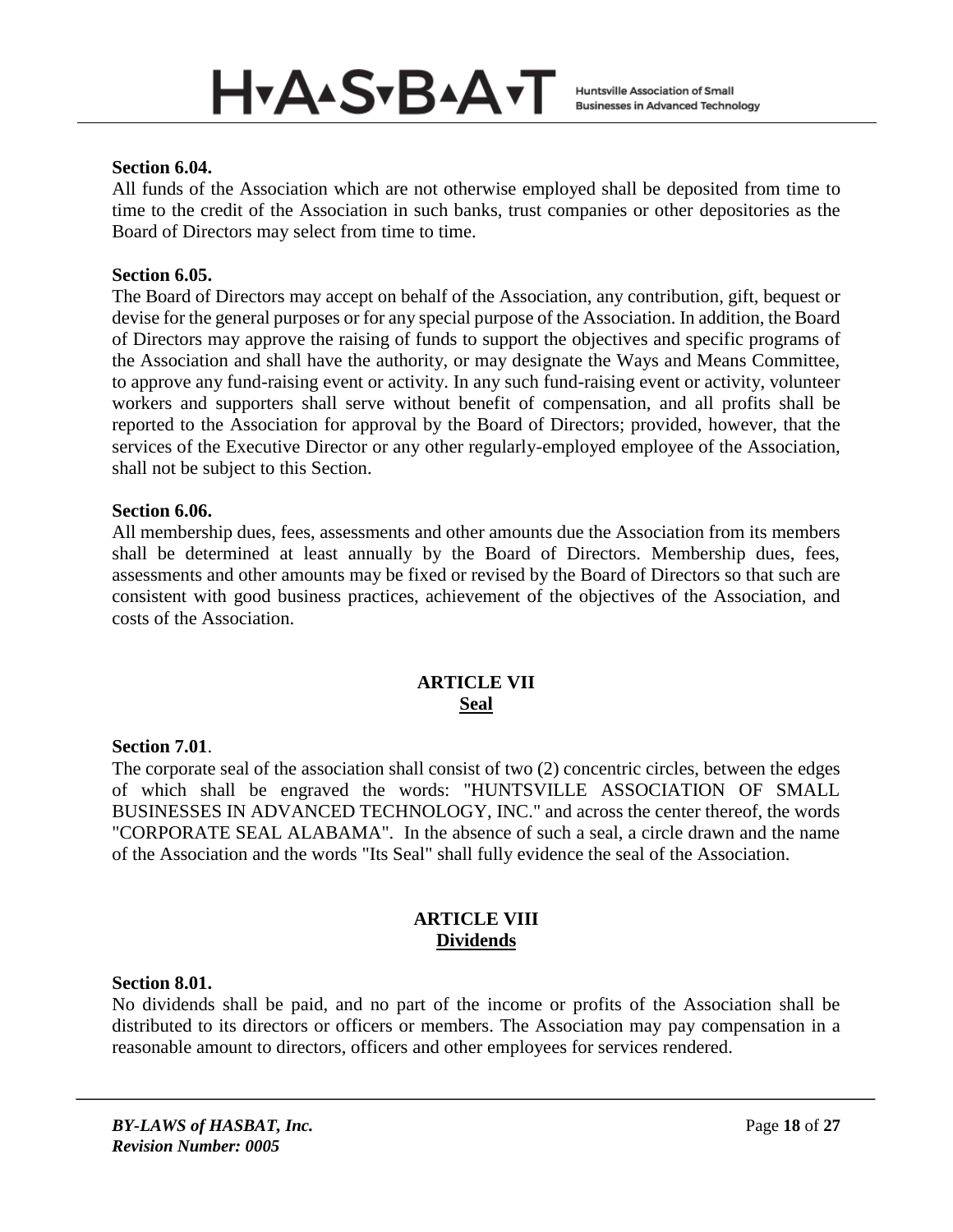# **HTAASTBAAT**

# **ARTICLE IX Fiscal Year**

#### **Section 9.01.**

The fiscal year of the Association shall begin on the first day of January of each year and shall end on the last day of December in the same year but may be changed by resolution of the Board.

# **ARTICLE X Waiver of Notice**

#### **Section 10.01.**

Whenever any notice is required to be given to any member or director of the Association under the provisions of these By-Laws, the Articles of Incorporation, or applicable law, a waiver thereof in writing, signed by the member or director entitled to such notice, whether before or after the time stated therein, shall be deemed equivalent to the giving of such notice.

#### **ARTICLE XI Investments**

#### **Section 11.01.**

The Association shall have the right to retain all or any part of any securities or property acquired by it in any manner whatsoever, and to invest and reinvest any funds held by it, according to the judgment of the Board of Directors without regard to restrictions which a director is or may be permitted to impose upon a class of investments; provided however, that no action shall be taken by or on behalf of the Association if such action is a prohibited transaction or would result in the denial or loss of status as a tax-exempt organization under the provisions of Section 501(c) the Internal Revenue Code of 1986, as amended, or the corresponding provisions of any subsequent federal tax law, and its regulations as they now exist or as they may hereafter be amended.

#### **ARTICLE XII Amendments**

#### **Section 12.01.**

The By-Laws may be amended, repealed, or altered in whole or in part at any regular or special meeting of the Board by the affirmative vote of a majority of the directors present at such meeting, provided, however, that the Board of Directors may not alter, amend, repeal, modify or change any by-law if the effect of which is to establish what constitutes a quorum for the purpose of calling any annual or special meeting of the members of the Association.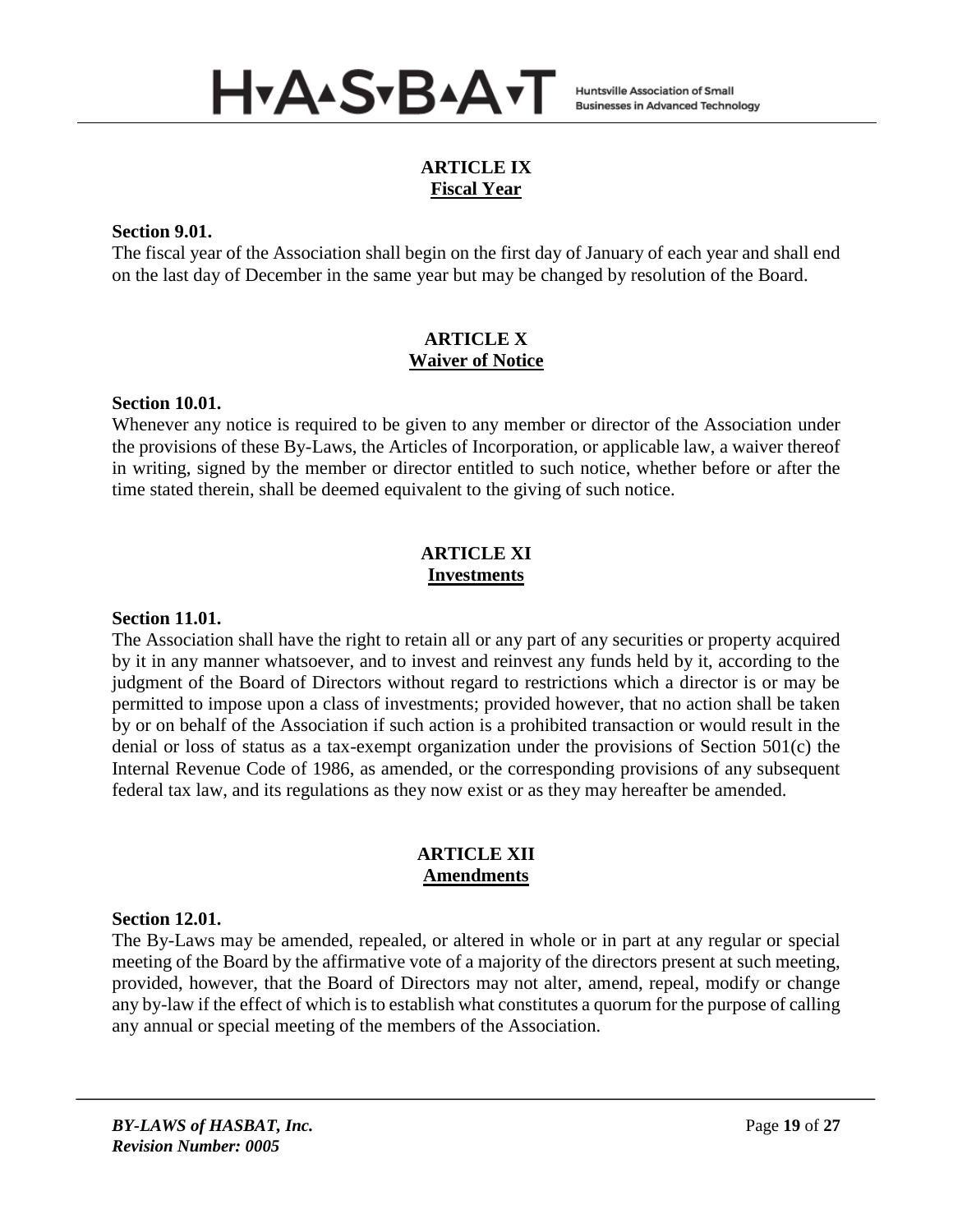# **ARTICLE XIII Exculpation and Indemnification of Directors and Officers**

# **Section 13.01.**

Pursuant to Section 10-11-1, *et seq., Code of Alabama*, 1975, all non-compensated directors, trustees, members of govel1ling bodies and officers of the Association shall be immune from suit and shall not be subject to civil li ability arising from the conduct of the affairs of the Association except when the act or omission of such person which gives rise to a cause of action amounts to willful or wanton misconduct, fraud, or gross negligence.

# **Section 13.02.**

The Association shall have the right to indemnify and hold harmless such director, officer, agent, or employee of the Association now or hereafter serving the Association from and against any and all claims and liabilities to which he may be or become subject by reason of his now or hereafter being or having heretofore been a director, officer, agent or employee of the Association, or by reason of his alleged acts of omissions as such director, officer, agent or employee, whether or not he continues to be such director, officer, agent or employee, at the time when any such claim or liability is asserted, and shall have the right to reimburse each such director, officer, agent or employee for all legal and other expenses reasonably incurred by him in connection with defending against any such cl aims or liabilities, including amounts paid or agreed to be paid in connection with reasonable settlements made before final adjudication with the approval of the Board, whether or not he continues to be a director, officer, agent or employee at the time such expenses are incurred; provided, however, that no director, officer, agent, or employee shall be indemnified against any cl aim or liability arising out of his own negligence or willful misconduct or shall be indemnified against or reimbursed for any expenses incurred in defending against any such claim or liability, or in settling the same, unless in the judgment of the Board of Directors of the Association, the director, officer, agent or employee against whom such claim or li ability is asserted has not been guilty of negligence or willful misconduct. The foregoing right of indemnification shall not be exclusive of other rights to which any director, officer, Executive Director, agent, or employee may be entitled as a matter of law.

# **ARTICLE XIV Effective Date**

**Section 14.01.**  These By-Laws shall be effective upon their approval by the Board.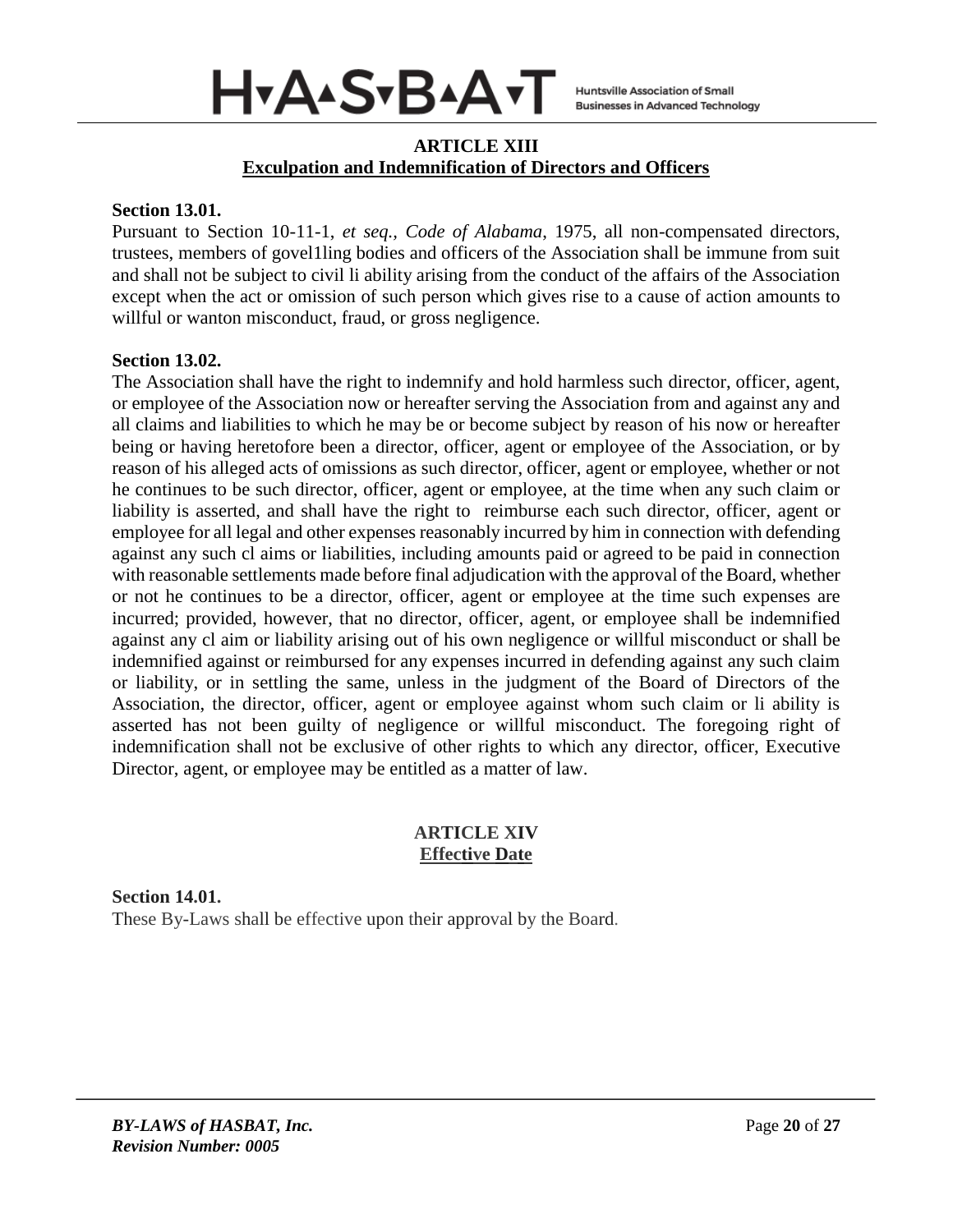

# **HUNTSVILLE ASSOCIATION OF SMALL BUSINESSES IN ADVANCED TECHNOLOGY, INC.**

Dated: September 16, 1993

Amendment / Revision Number: 0001

**Amendment to:** *Resolution Approving and Adopting Amendments to ARTICLE V, Committees, Section 5.02.*

Resolution – Article V, Committees, Section 5.02.:

RESOLVED, that the Board of Directors of the Corporation have determined that it is in the best interests of the Corporation to amend Article V, Section 5.02 of the By-laws of the Corporation in order to provide that membership on any of the Board Committees (as defined therein) may include any representative of a member and shall not be limited to members of the Board of Directors and that the Chairman of the Ways and Means Committee, Governmental Affairs Committee, Finance Committee, and Public Relations Committee, each of which is a Board Committee, shall be a director appointed by the Board of Directors and shall not be required to be an officer of the Corporation; and further that Article V, Section 5.02 be and hereby is amended in its entirety to read as follows:

Amended clause – Article V, Committees, Section 5.02.:

Section 5.02

(a) In addition to the Executive Committee, the Board of Directors may, by resolution, create and appoint such other committees of the Board as it deems necessary or appropriate, and delegate to such committees such powers as the Board shall be set forth in such resolution and as shall not be prohibited by these By-laws, the Articles of Incorporation, or applicable law. (Such committees shall be referred to hereinafter from time to time, collectively, as "Board Committees.") Membership of Board Committees need not be comprised solely of directors, but may include any representative of a member.

(b) The Board Committees which may be authorized by the Board of Directors from time to time as it deems appropriate shall include;

(i) **Ways and Means Committee** - This committee shall be chaired by a director appointed by the Board of Directors. Its duties shall include organizing and developing the fund-raising activities of the Association and having the responsibility for planning and developing the Association's annual budget with the advice and assistance of the Finance Committee.

(ii) **Governmental Affairs Committee** - This committee shall be chaired by a director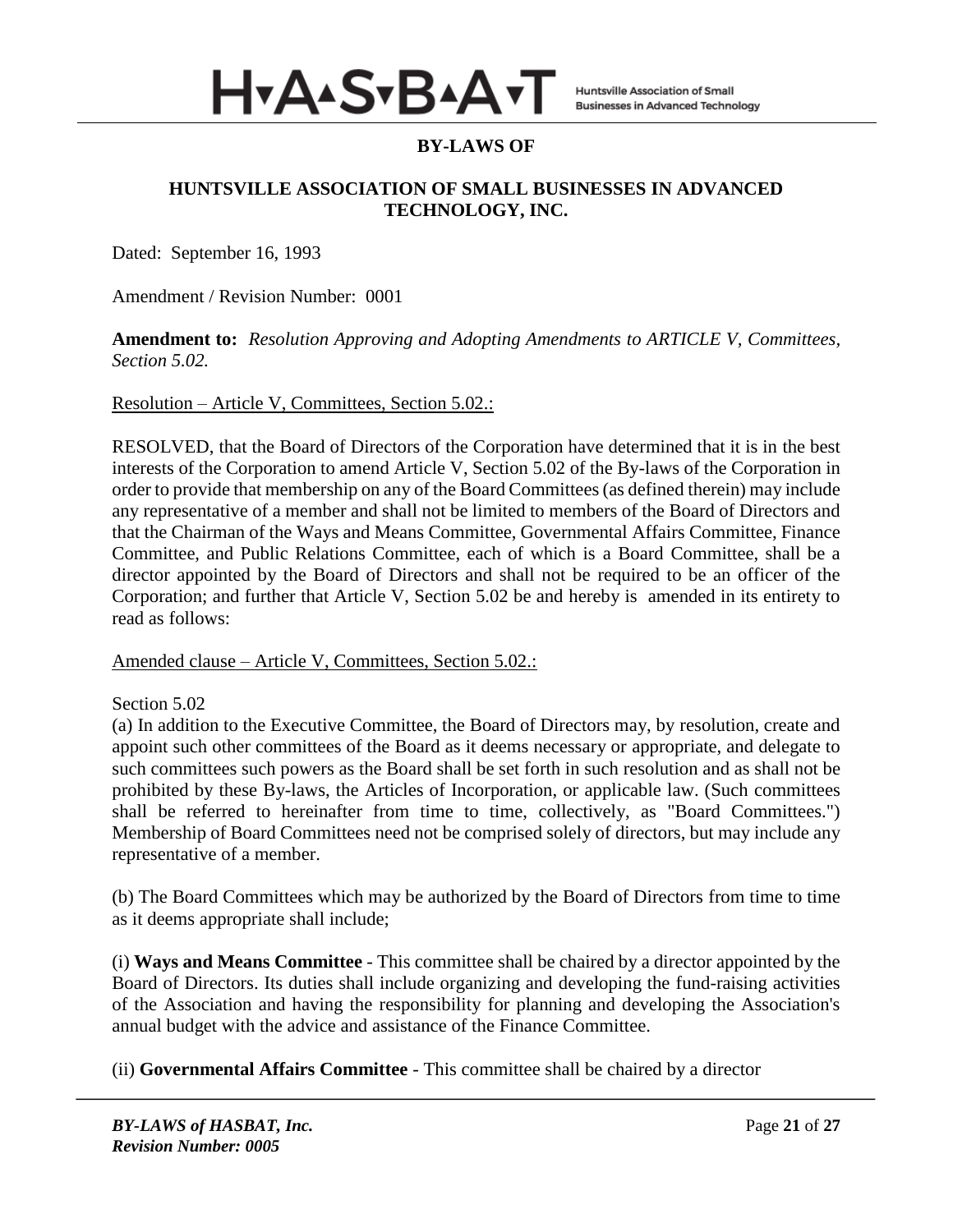# H<sub>Y</sub>AASTBAAT

appointed by the Board of Directors. Its duties shall include monitoring governmental and legislative activities of local, state, and federal governments; planning strategies to achieve the Association's purposes.

(iii) **Finance Committee** - This committee shall be chaired by a director appointed by the Board of Directors. Its duties shall include advice and assistance to the Treasurer in developing and implementing proper and functional accounting systems, financial reports and controls to assure the security of the Association's funds. This committee shall assist the Ways and Means Committee in the preparation of the Association's annual budget.

(iv) **Public Relations Committee** - This committee shall be chaired by a director appointed by the Board of Directors. Its duties shall include promoting the Association and preparing descriptive literature, press releases, and other communications and materials which state the Association 's purposes and objectives, encourage membership and promote the adoption or rejection of legislation which may be of interest to members, as developed and recommended by the Governmental Affairs Committee.

(v) **Opportunity Development Committee** - This committee shall be chaired by a director appointed by the Board of Directors. Its duties shall include the collection, retrieval and organization of information concerning members with the purpose of advancing the objectives of the Association and identifying small business opportunities in North Alabama in ways in which members can use such opportunities for economic development.

(vi) **Membership Committee** - This committee shall be chaired by a director appointed by the Board of Directors and shall be responsible for developing and conducting a membership recruitment program, assuring that the criteria for membership is met and that members are in good standing.

(vii) **Program Committee** - This committee shall be chaired by a director appointed by the Board of Directors and shall be responsible for all activities and programs, including meetings of the members, and for planning and managing special activities at the request of the Board of Directors.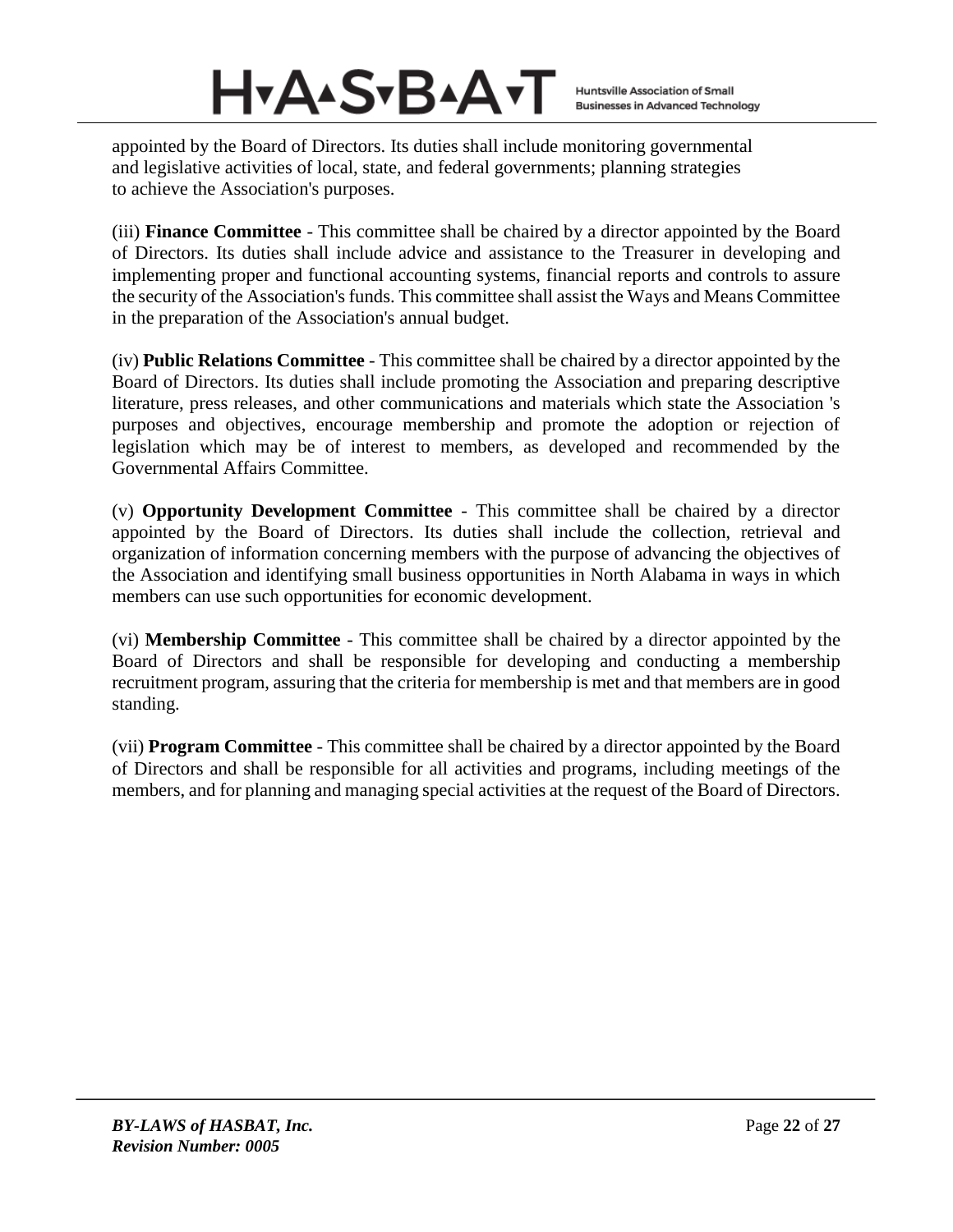

# **HUNTSVILLE ASSOCIATION OF SMALL BUSINESSES IN ADVANCED TECHNOLOGY, INC.**

Dated: March 28, 2016

Amendment / Revision Number: 0002

**Amendment to:** *ARTICLE IV, Officers of the Association, Section 4.01.*

Add the following clause to Officers of the Association, Section 4.01.:

However, any officer of the association who was the representative of a Regular member in good standing at the time of their election, but is no longer a representative of a Regular member, may remain an officer of the Association with a simple majority vote of the Board of Directors if: (1) the performance of their duties is deemed critical to the Association by the remaining officers; and (2) the officer desires to continue their service as an officer of the Association.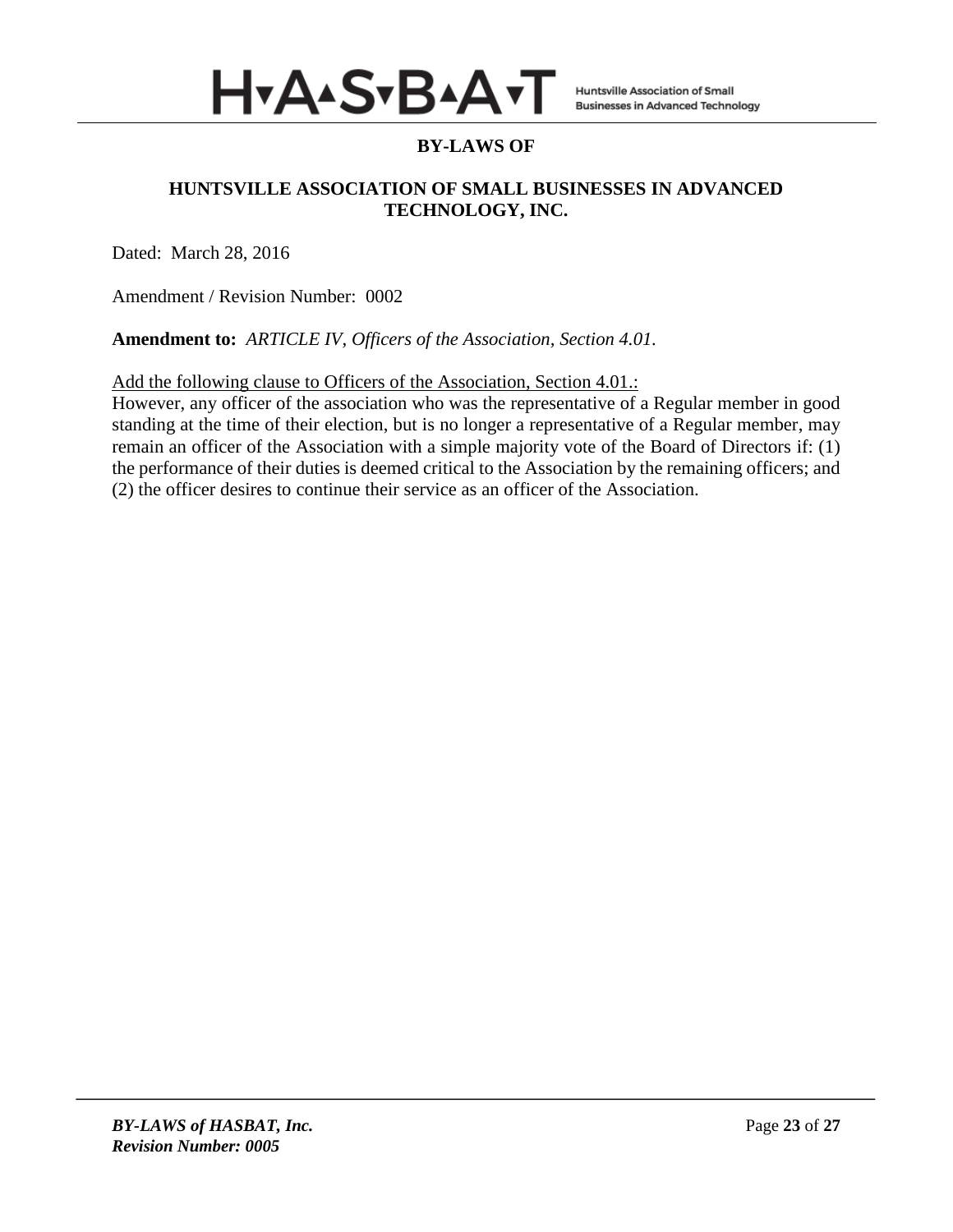

# **HUNTSVILLE ASSOCIATION OF SMALL BUSINESSES IN ADVANCED TECHNOLOGY, INC.**

Dated: 24 April 2017

Amendment / Revision Number: 0003

**Amendment to:** *ARTICLE II, Membership / Members, Section 2.01.*

Add the following clause Membership / Members, Section 2.01.:

d) **Large Business Members** of the Association shall be businesses in advanced technology that do business with federal, state and/or local governments or other public or private organizations, whose primary business activities are associated with science, engineering and/or technology, and that have more than one thousand (1,000) employees. Large Business members shall be entitled to all privileges of membership, except that a Large Business member shall not be permitted to vote.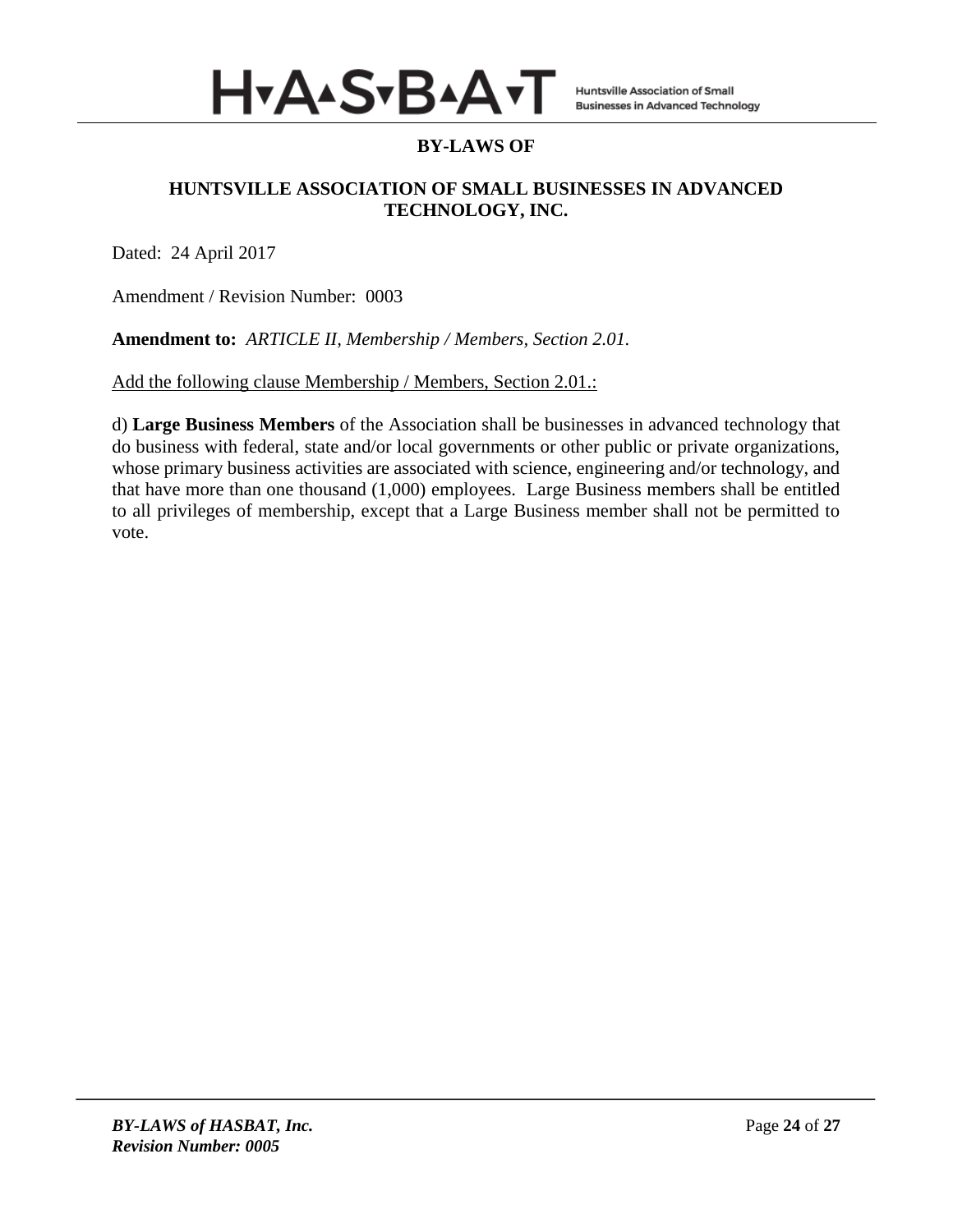

# **HUNTSVILLE ASSOCIATION OF SMALL BUSINESSES IN ADVANCED TECHNOLOGY, INC.**

Dated: 26 February 2018

Amendment / Revision Number: 0004

**Amendment to:** *ARTICLE V, Committees, Section 5.02., Amendment No. 0001, dated September 16, 1993*

Add the following clause to Committees, Section 5.02.:

(vii) **Information Technology Committee** - The committee shall be chaired by a director appointed by the board and is responsible for maintaining the HASBAT Website, email addresses, and Information Technology (IT) support for social media and other online services. Additionally, the committee shall:

a) Review and approve technology policies, standards, procedures and provide oversight of technology and projects;

b) Provide a forum to solicit external expertise and perspective on developments in information technology, enterprise architecture, standards, and policy development; and

c) Provide a forum where ideas and issues related to information technology plans, policies, and standards can be reviewed.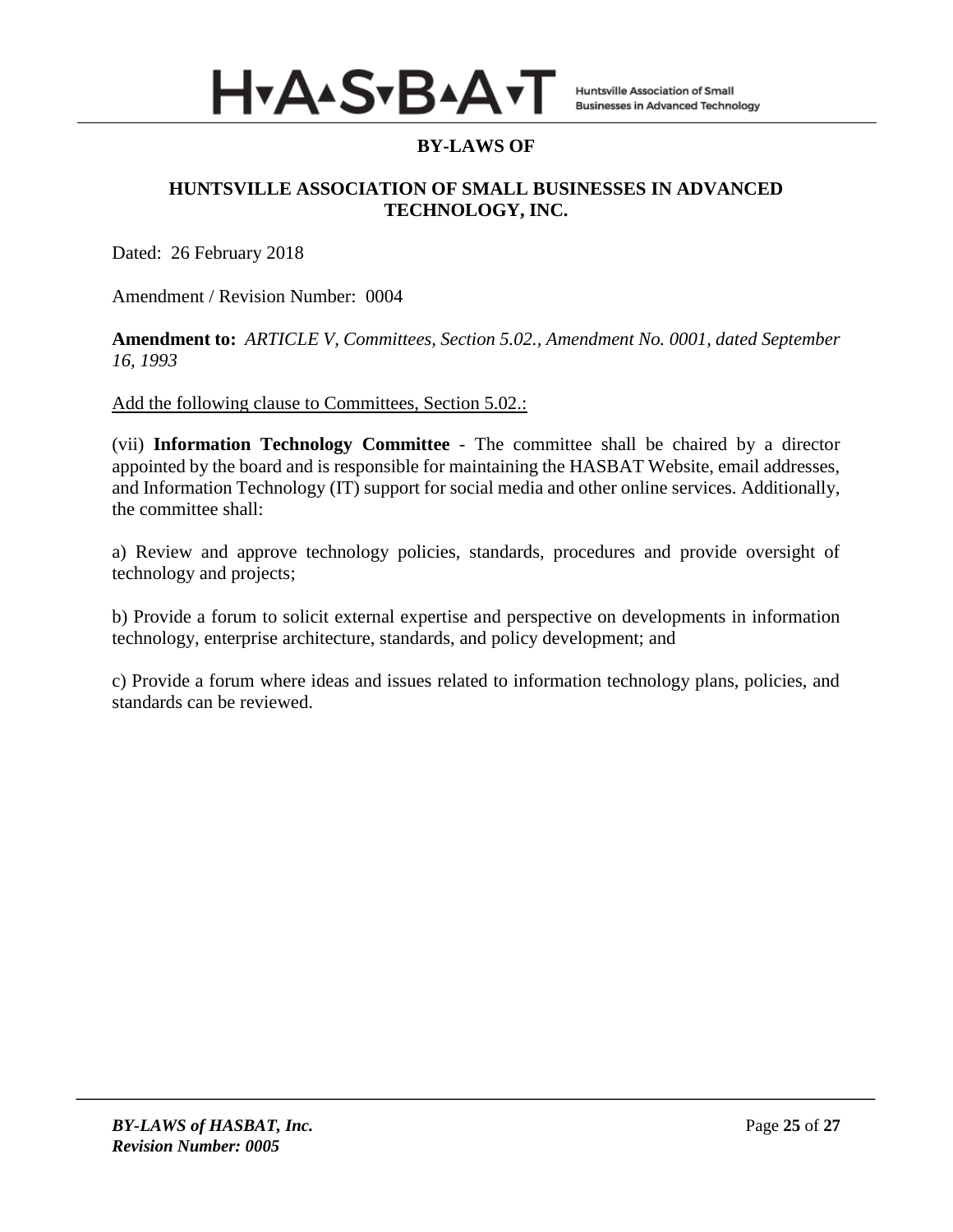

Huntsville Association of Small **Businesses in Advanced Technology** 

# **BY-LAWS OF**

# **HUNTSVILLE ASSOCIATION OF SMALL BUSINESSES IN ADVANCED TECHNOLOGY, INC.**

Dated:  $\frac{#H \text{ Month}, 2018}{=}$ 

Amendment / Revision Number: 0005

**Amendment to:** *ARTICLE IV, Officers of the Association.*

Add the following clause to ARTICLE IV, Officers of the Association.:

**Section 4.13.**  Past President Info --- XXXXXXXXXXXXXXXXXXXX